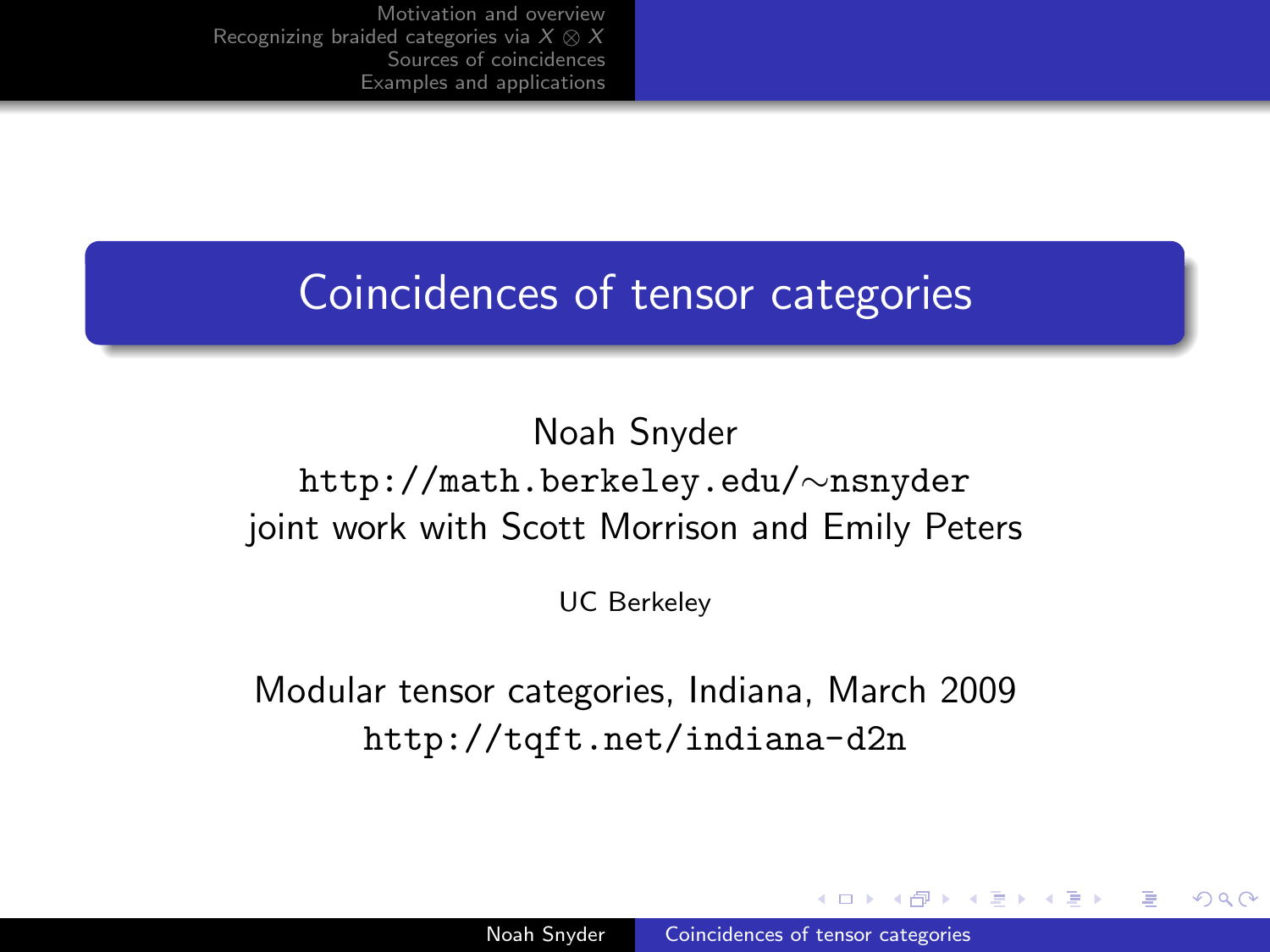# **Outline**

- 1 [Motivation and overview](#page-2-0)
	- **[Goal and motivation](#page-2-0)**
	- [The quantum subgroup](#page-5-0)  $D_{2n}$  and its structure
	- [Coincidences involving](#page-10-0)  $D_{2n}$
- 2 [Recognizing braided categories via](#page-11-0)  $X \otimes X$ 
	- $\bullet$  P  $\otimes$  P
	- [Recognizing categories by](#page-13-0)  $X \otimes X$
	- $\bullet$  [More on](#page-15-0)  $G_2$
- 3 [Sources of coincidences](#page-17-0)
	- [Level-Rank duality](#page-19-0)
	- [Kirby-Melvin symmetry](#page-22-0)
	- **[Coincidences of Dynkin diagrams](#page-23-0)**
- 4 [Examples and applications](#page-24-0)
	- $\bullet$   $G_2$  [and unitarity](#page-25-0)
	- [Knot polynomial identities](#page-27-0)

◂□▸ ◂<del>Π</del> ▸

- 4 国 ド

ミト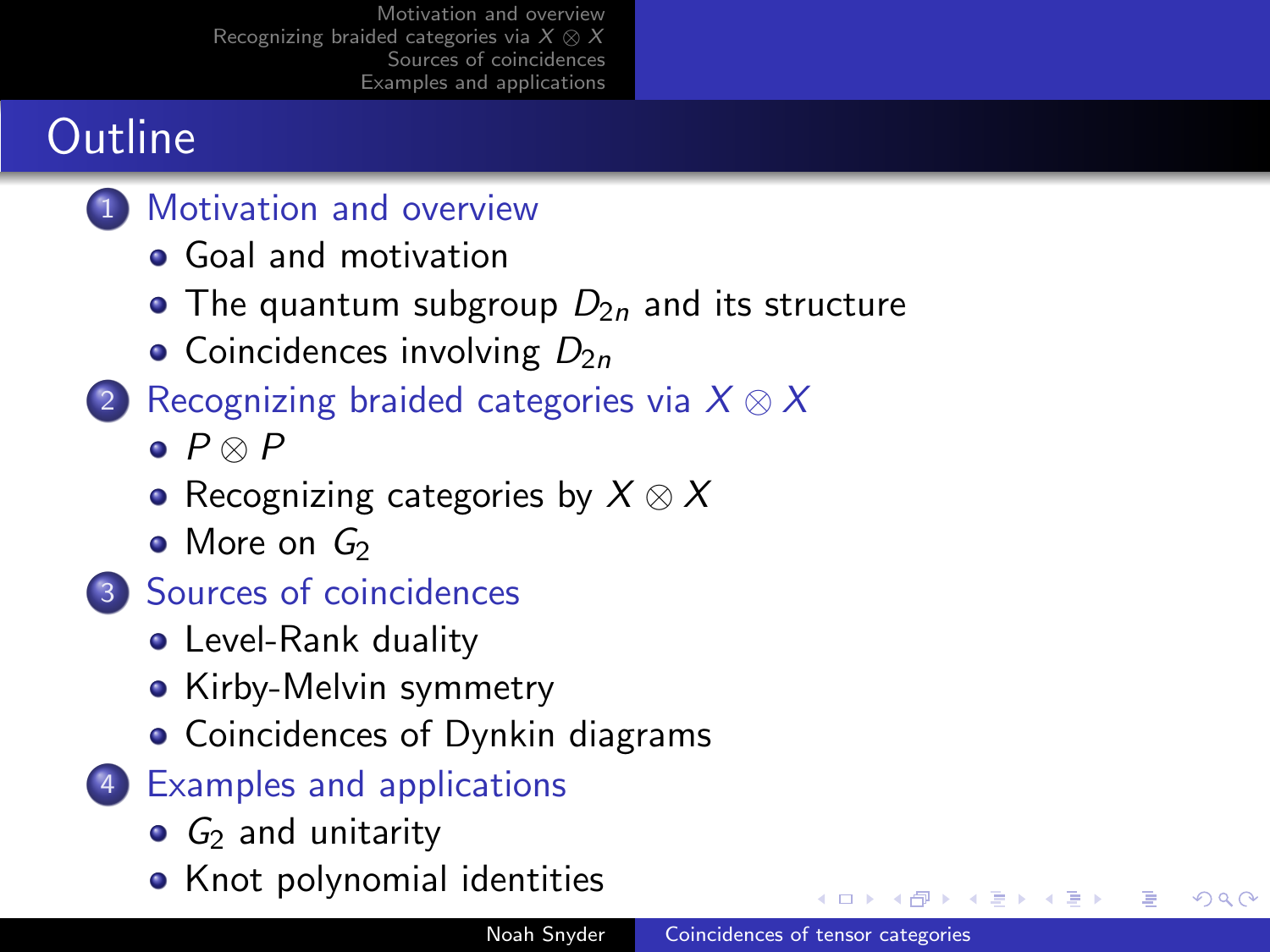[Goal and motivation](#page-2-0) [The quantum subgroup](#page-5-0)  $D_{2n}$  and its structure [Coincidences involving](#page-10-0)  $D_{2n}$ 

"One goal [of this conference] is to establish the study of modular category theory as a subject in parallel to that of group theory."

Along those lines someday we'd like to have a classification of modular categories. What would such a classification look like?

- Families of examples (for example, coming from quantum groups).
- Sporadic examples (for examples, see Scott's talk).
- A description of when the same category appears twice on the above lists (for example, see this talk!).

<span id="page-2-0"></span>イロト イタト イモト イモト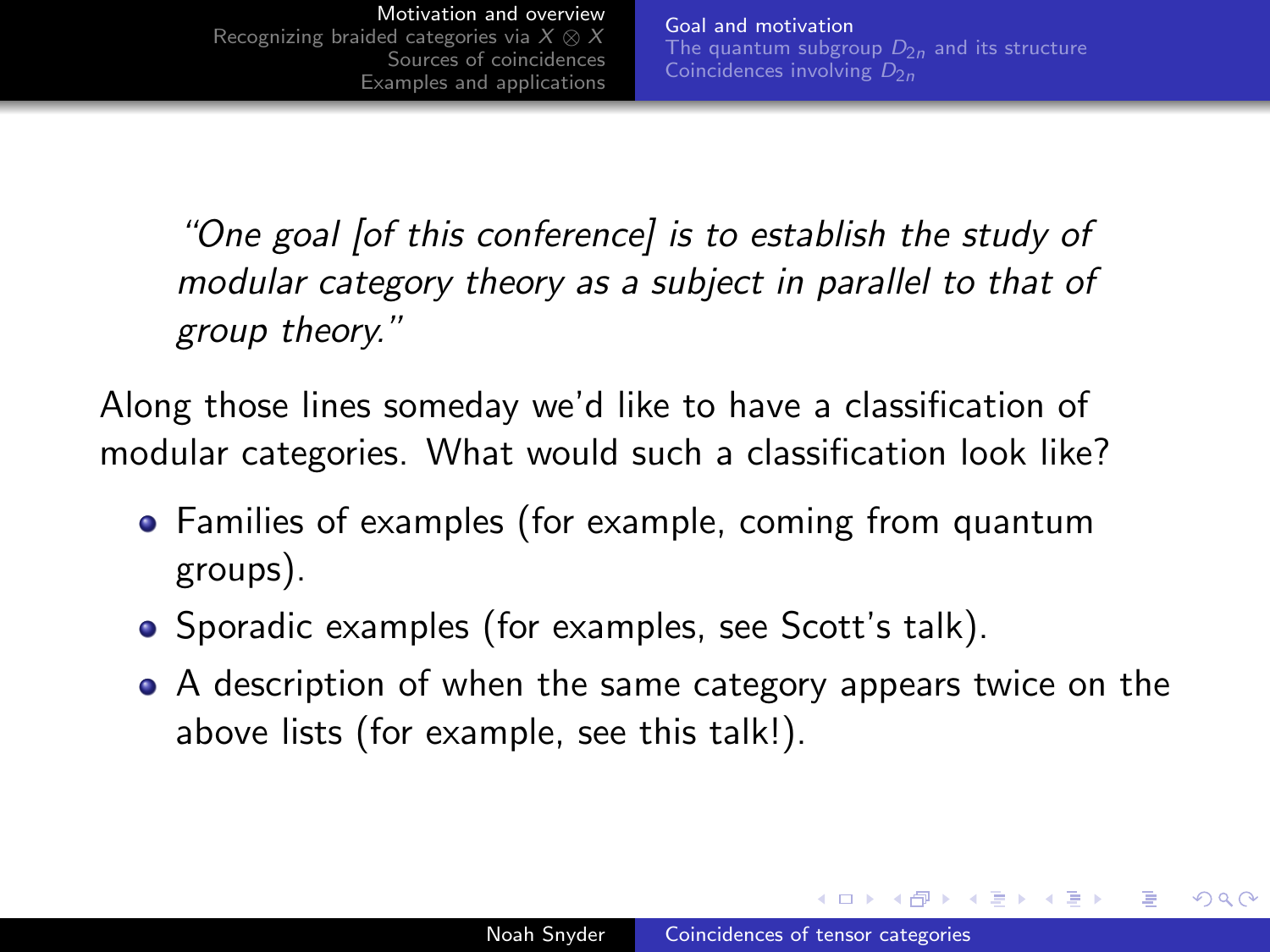[Goal and motivation](#page-2-0) [The quantum subgroup](#page-5-0)  $D_{2n}$  and its structure [Coincidences involving](#page-10-0)  $D_{2n}$ 

### Examples of coincidences in finite group theory:

- $\bullet$  PSL<sub>2</sub>(F<sub>5</sub>) ≅ A<sub>5</sub>
- $\bullet$   $S_6$  has an outer automorphism

### Goal of this talk

Find coincidences of modular categories that involve the even part of the subfactor planar algebra  $D_{2n}$ . (This is a modular category related to  $503.$ )

#### Methods

- Hands-on technique for recognizing some important families of tensor categories by looking at  $X \otimes X$ .
- Theoretical explanation of coincidences using Level-Rank duality, Kirby-Melvin symmetry, and coincidences of Dynkin diagrams.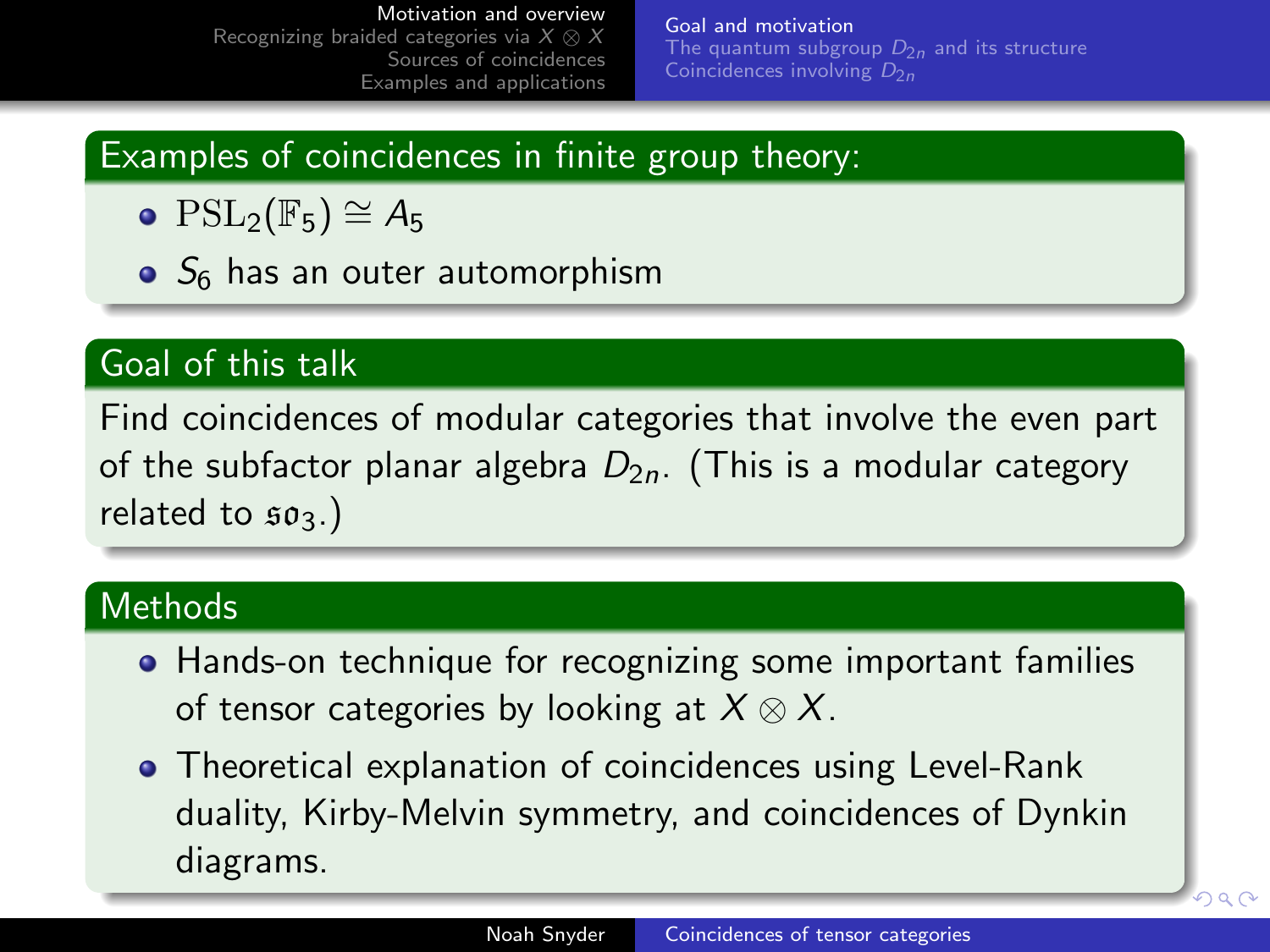[Goal and motivation](#page-2-0) [The quantum subgroup](#page-5-0)  $D_{2n}$  and its structure [Coincidences involving](#page-10-0)  $D_{2n}$ 

### Why should you care?

Classifying modular categories is a long way off, so why should you care about coincidences? Because they have applications!

- **•** These coincidences give strange identities between knot polynomials.
- One coincidence is  $\frac{1}{2}D_{14}\cong (G_2)_{\frac{1}{3}}$ . Since the former is known 3 to be unitary, this coincidence answers a question of Rowell.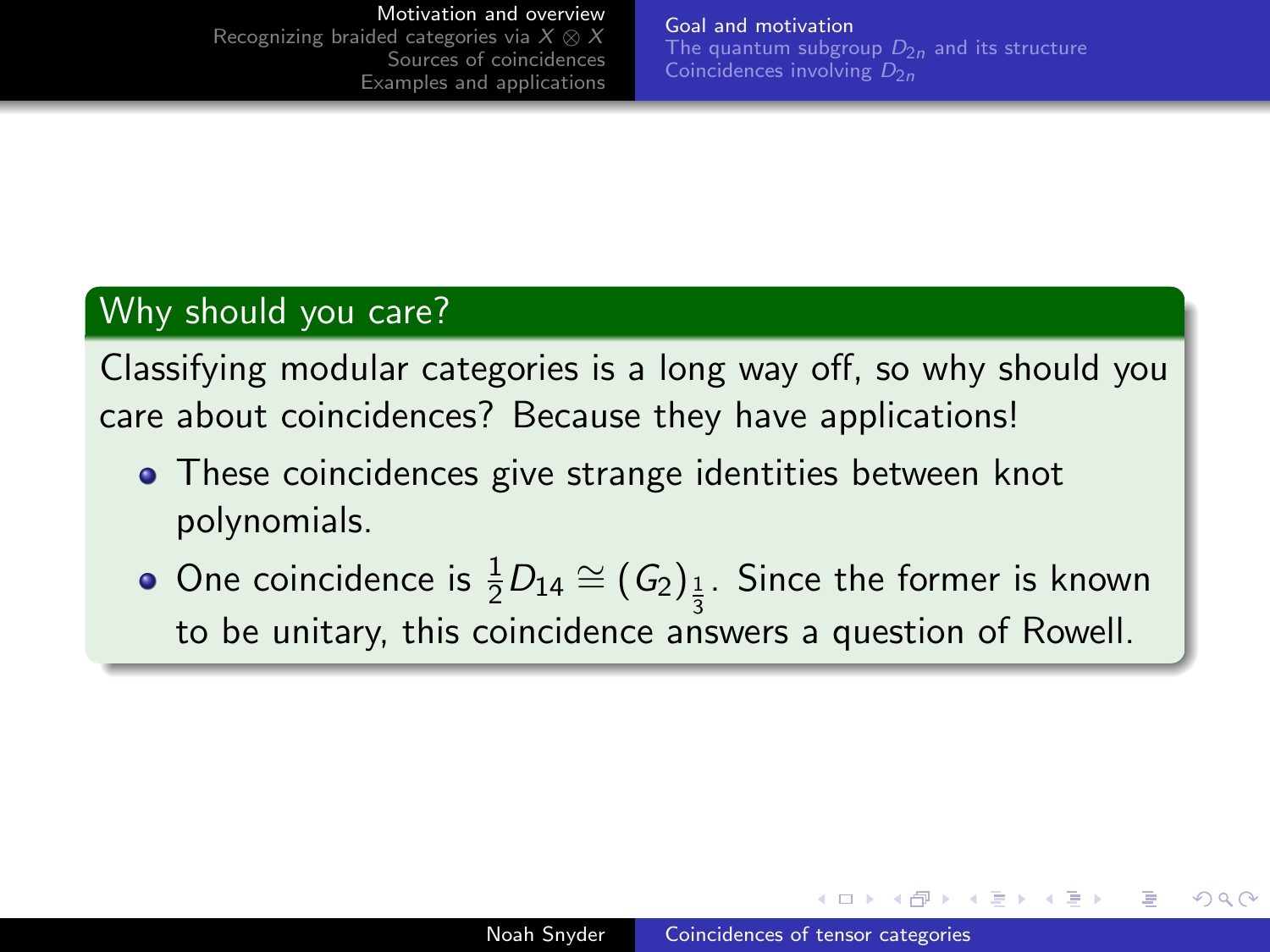[Goal and motivation](#page-2-0) [The quantum subgroup](#page-5-0)  $D_{2n}$  and its structure [Coincidences involving](#page-10-0)  $D_{2n}$ 

#### What is  $D_{2n}$ ?

- Start with the braided category  $\mathcal{TL}_{q+q^{-1}}$  for  $q=e^{\frac{\pi i}{4n-2}}.$
- "Modularize," by setting  $f^{(4n-3)} \cong 1$
- This quotient isn't braided, instead it's a spin-modular category.
- But the even part  $\frac{1}{2}D_{2n}$  is modular.
- $\frac{1}{2}D_{2n}$  is the modularization of  $U_q(\mathfrak{so}_3) = \frac{1}{2}TL_{q+q^{-1}}$ .
- $\bullet$   $D_{2n}$  is related to the Dynkin diagram  $D_{2n}$ , but it is not related to  $SO_{4n}$ .

<span id="page-5-0"></span>∢ロト ∢母ト ∢ヨト ∢ヨト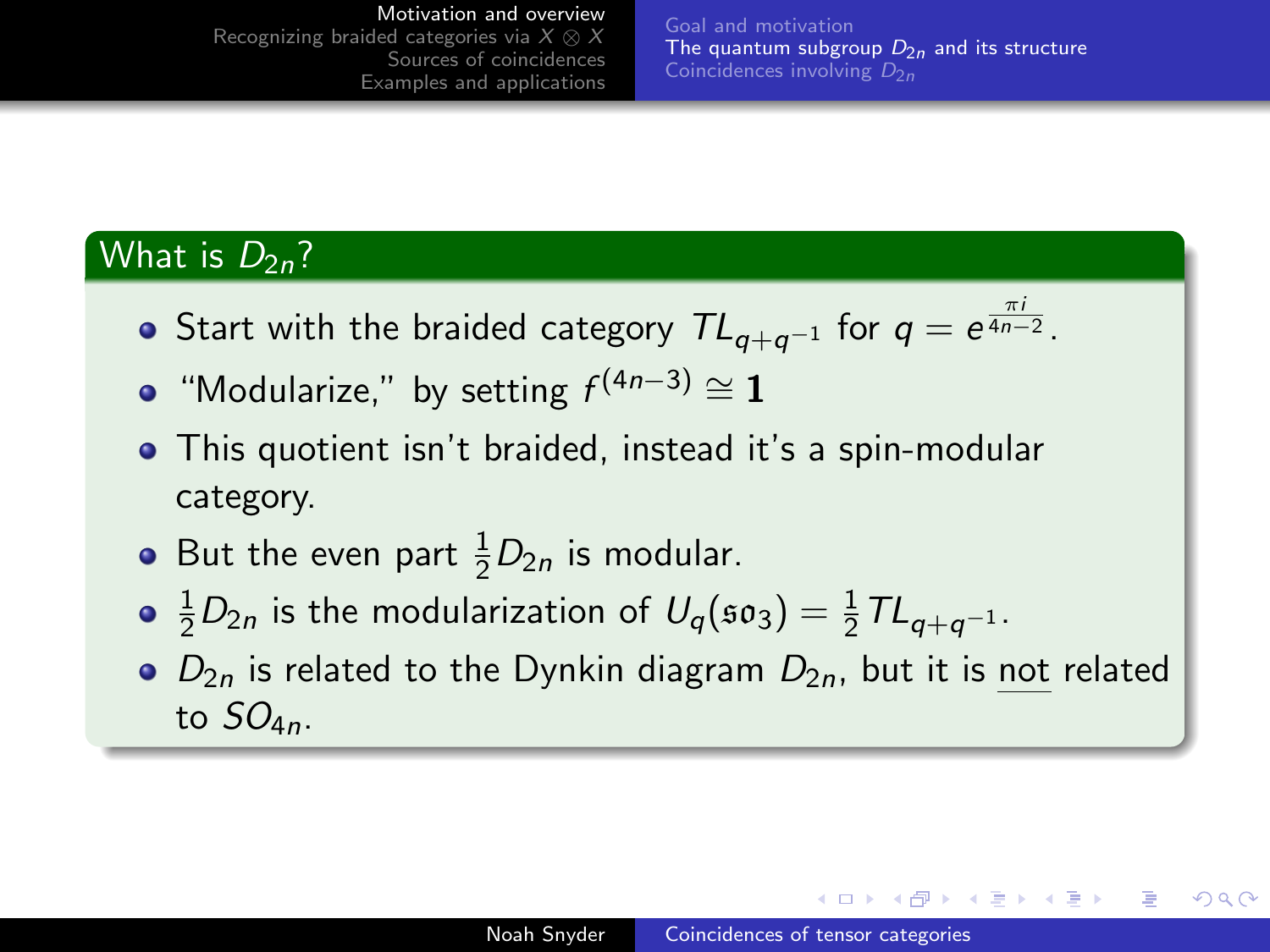[Goal and motivation](#page-2-0) [The quantum subgroup](#page-5-0)  $D_{2n}$  and its structure [Coincidences involving](#page-10-0)  $D_{2n}$ 

# Skein theory description of  $D_{2n}$

Fix  $q = \exp(\frac{\pi i}{4n-2})$ . Let  $\mathcal{P} \mathcal{A}(S)$  be the planar algebra generated by a single "box" S with  $4n - 4$  strands, modulo the following relations.

- A closed circle is equal to  $[2]_q=(q+q^{-1})=2\cos(\frac{\pi}{4n-2})$ times the empty diagram.
- Rotation relation:  $\left(\right)$

$$
\begin{pmatrix} \dots \\ S \end{pmatrix} = i \cdot \begin{pmatrix} \dots \\ S \end{pmatrix}
$$

• Capping relation: 
$$
\underbrace{\cdot \cdot \cdot}_{\cdot \cdot \cdot} = 0
$$

→ イ冊 ト イヨ ト イヨ ト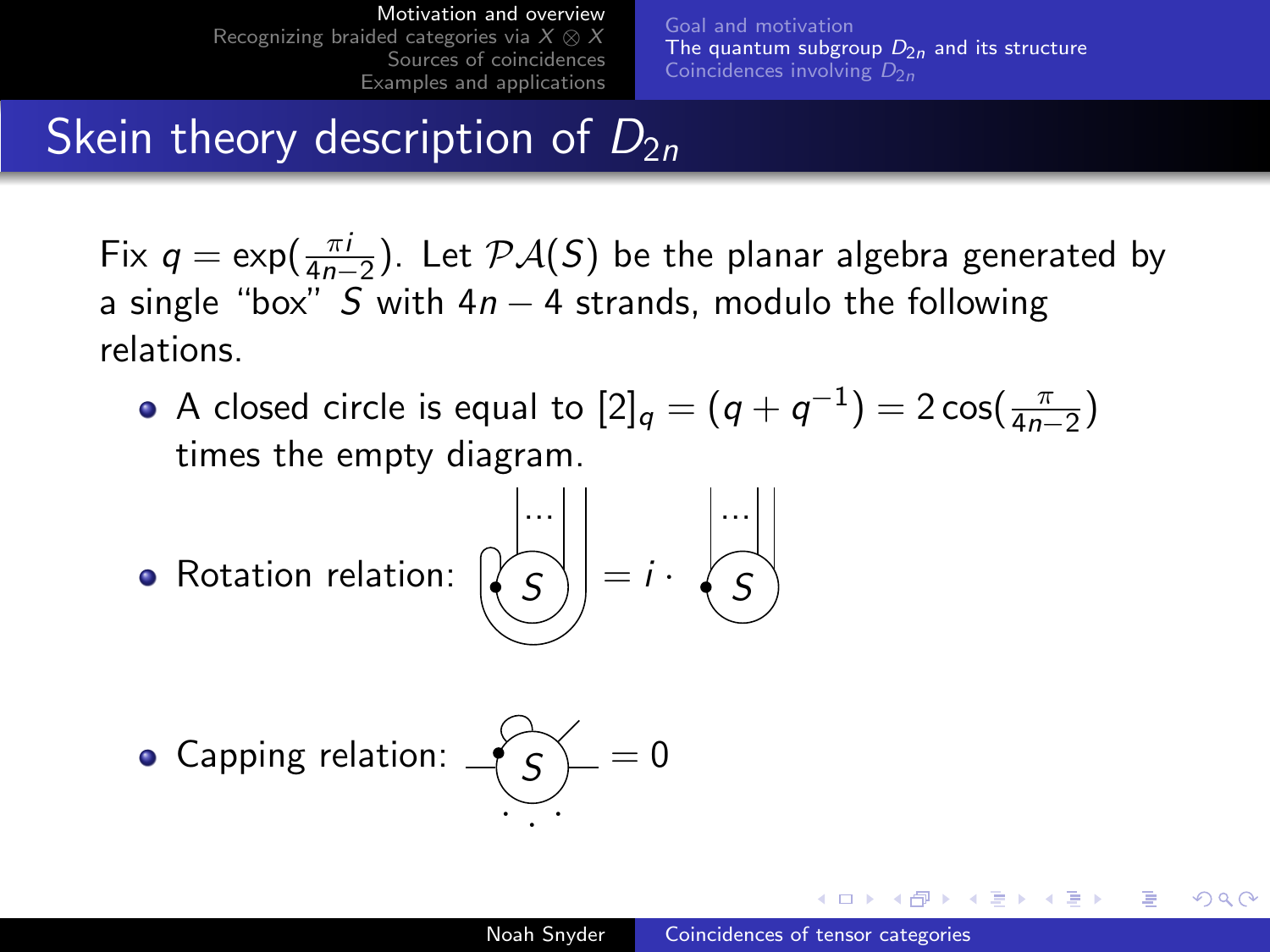#### [Motivation and overview](#page-2-0)

[Recognizing braided categories via](#page-11-0)  $X \otimes X$ [Sources of coincidences](#page-17-0) [Examples and applications](#page-24-0) [Goal and motivation](#page-2-0) [The quantum subgroup](#page-5-0)  $D_{2n}$  and its structure [Coincidences involving](#page-10-0)  $D_{2n}$ 



**K ロ ト K 何 ト K ヨ** 

 $\rightarrow$  $\leftarrow$   $\equiv$ **D** ∍  $2Q$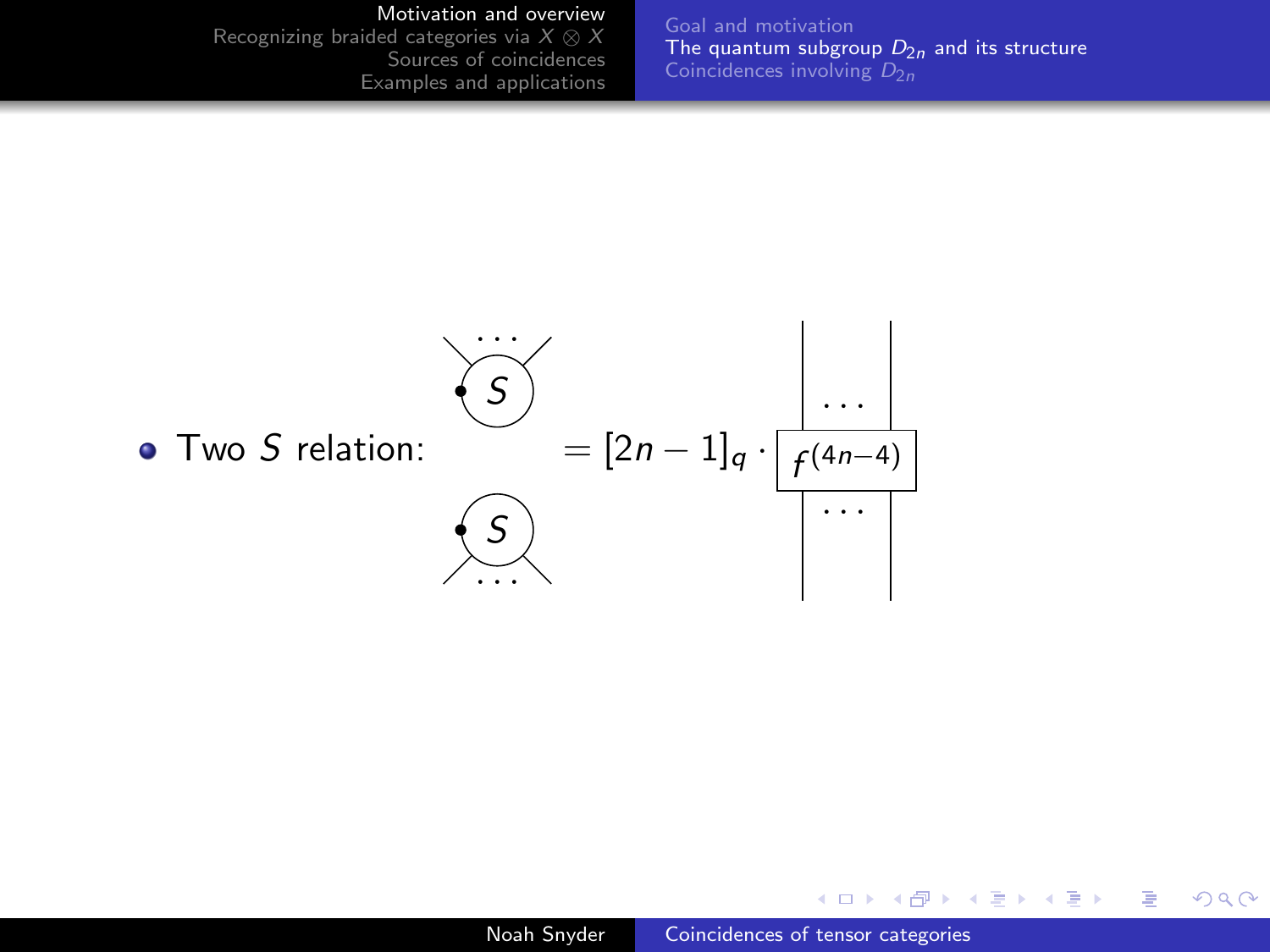[Goal and motivation](#page-2-0) [The quantum subgroup](#page-5-0)  $D_{2n}$  and its structure [Coincidences involving](#page-10-0)  $D_{2n}$ 

 $D_{2n}$  is not braided. However it has a "braiding up to sign."

#### Theorem

You can isotope a strand above an S box, but isotoping a strand below an S box introduces a factor of  $-1$ .



Since diagrams in  $\frac{1}{2}D_{2n}$  have an even number of strands,  $\frac{1}{2}D_{2n}$  is braided. ∢ロト ∢母ト ∢ヨト ∢ヨト

 $QQ$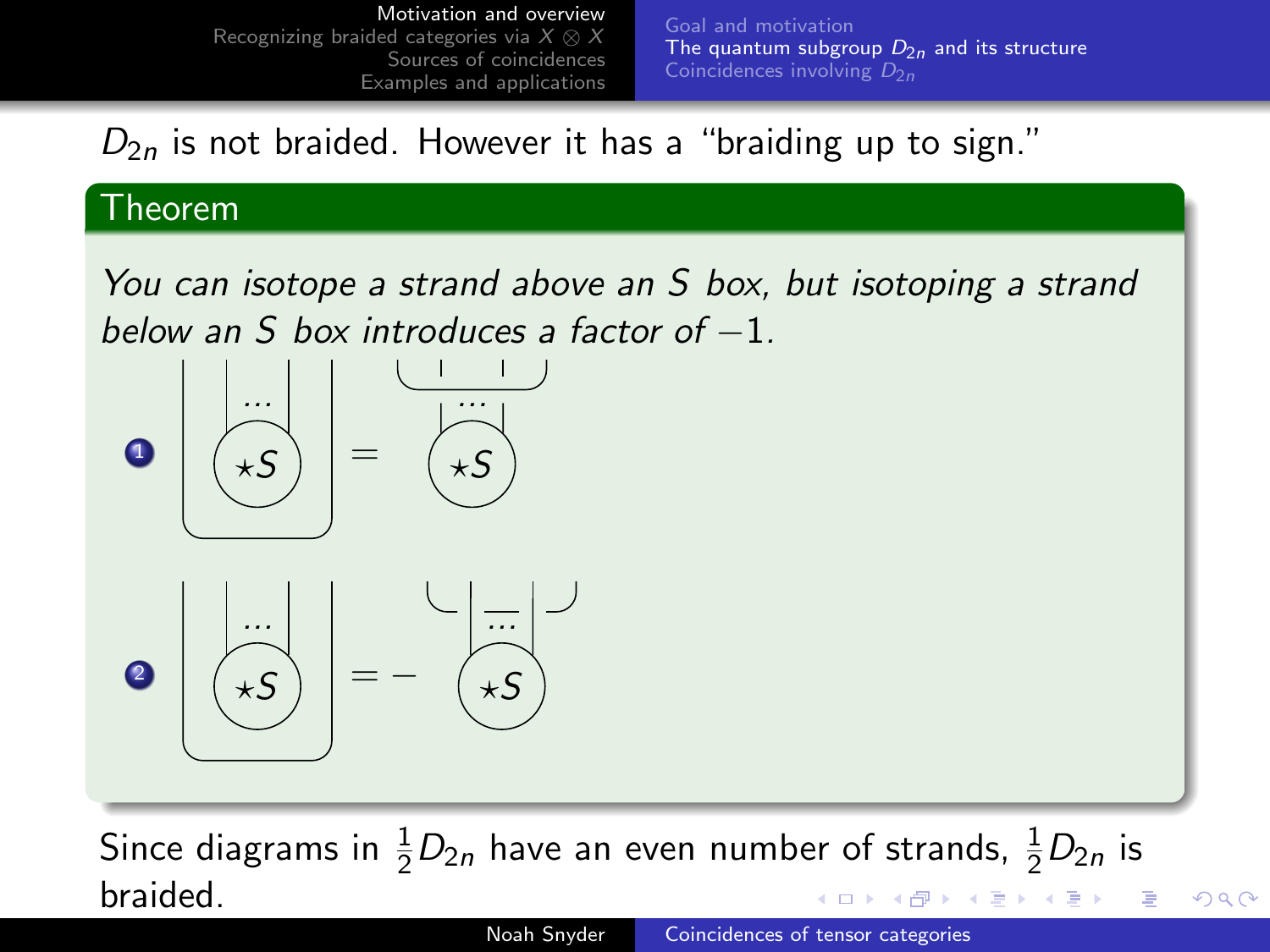[Goal and motivation](#page-2-0) [The quantum subgroup](#page-5-0)  $D_{2n}$  and its structure [Coincidences involving](#page-10-0)  $D_{2n}$ 

#### Theorem

The planar algebra  $D_{2n}$  is semi-simple, with minimal projections  $f^{(k)}$  for  $k = 0, \ldots, 2n - 3$  along with P and Q defined by

$$
P=\frac{1}{2}\left(f^{(2n-2)}+S\right)
$$

and

$$
Q=\frac{1}{2}\left(f^{(2n-2)}-S\right).
$$

The principal graph is the Dynkin diagram  $D_{2n}$ .

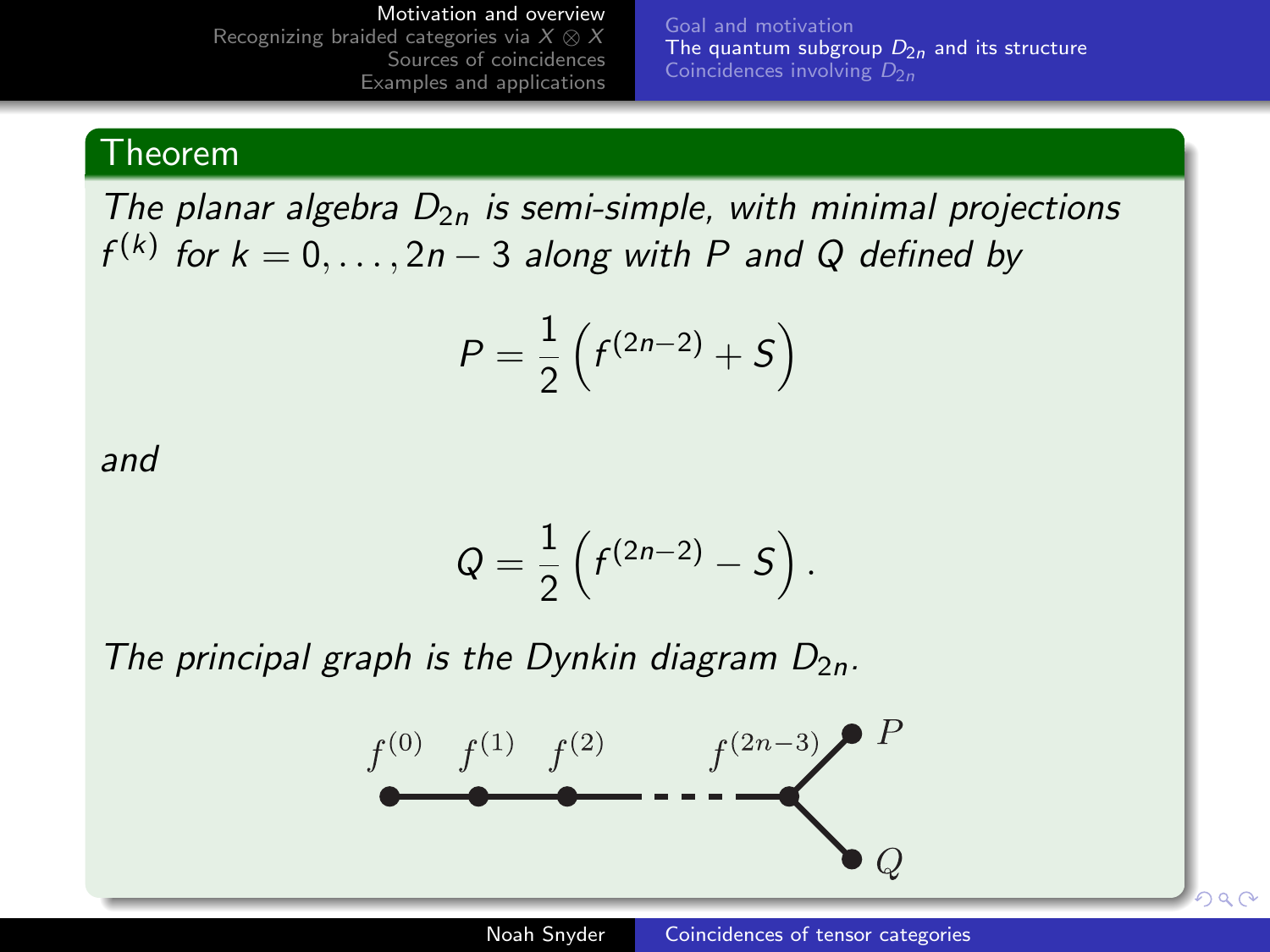[Goal and motivation](#page-2-0) [The quantum subgroup](#page-5-0)  $D_{2n}$  and its structure [Coincidences involving](#page-10-0)  $D_{2n}$ 

### Coincidences involving  $D_{2n}$

- $\frac{1}{2}D_4\cong \mathbb{Z}/3$  (but an unusual braiding!) with  $P\mapsto \chi_{e^{\frac{2\pi i}{3}}}.$
- $\frac{1}{2}D_6\cong U_{\frac{2\pi i}{10}}(\mathfrak{sl}_2\times \mathfrak{sl}_2)^{\text{unimodularize}}$  with  $P\mapsto V_{(1)}\boxtimes V_{(0)}.$
- $\frac{1}{2}D_8\cong U_{e^{-\frac{2\pi i}{14}}}( \mathfrak{sl}_4) ^{unimodularize}$  with  $P\mapsto V_{(100)}.$  $e^{-\frac{1}{14}}$

 $\frac{1}{2}D_{10}$  has an automorphism:  $\begin{array}{cc} P \longmapsto Q \ \uparrow \end{array}$ )  $Q \longmapsto Q$  .

$$
\bullet \ \frac{1}{2}D_{14} \cong U_{e^{2\pi i \frac{23}{26}}}(\mathfrak{g}_2) \text{ with } P \mapsto V_{(10)}.
$$

(Technical point: on the righthand side we've changed the pivotal structure and modularized, furthermore we've been very careful about choosing the right root of  $q$  in the definition of the braiding.)

∢ ロ ⊁ ( 何 ) ( ミ ) ( ミ ) 。

<span id="page-10-0"></span>つくい

 $\overline{ }$ 

f  $\begin{matrix} \times \\ f(2) \end{matrix}$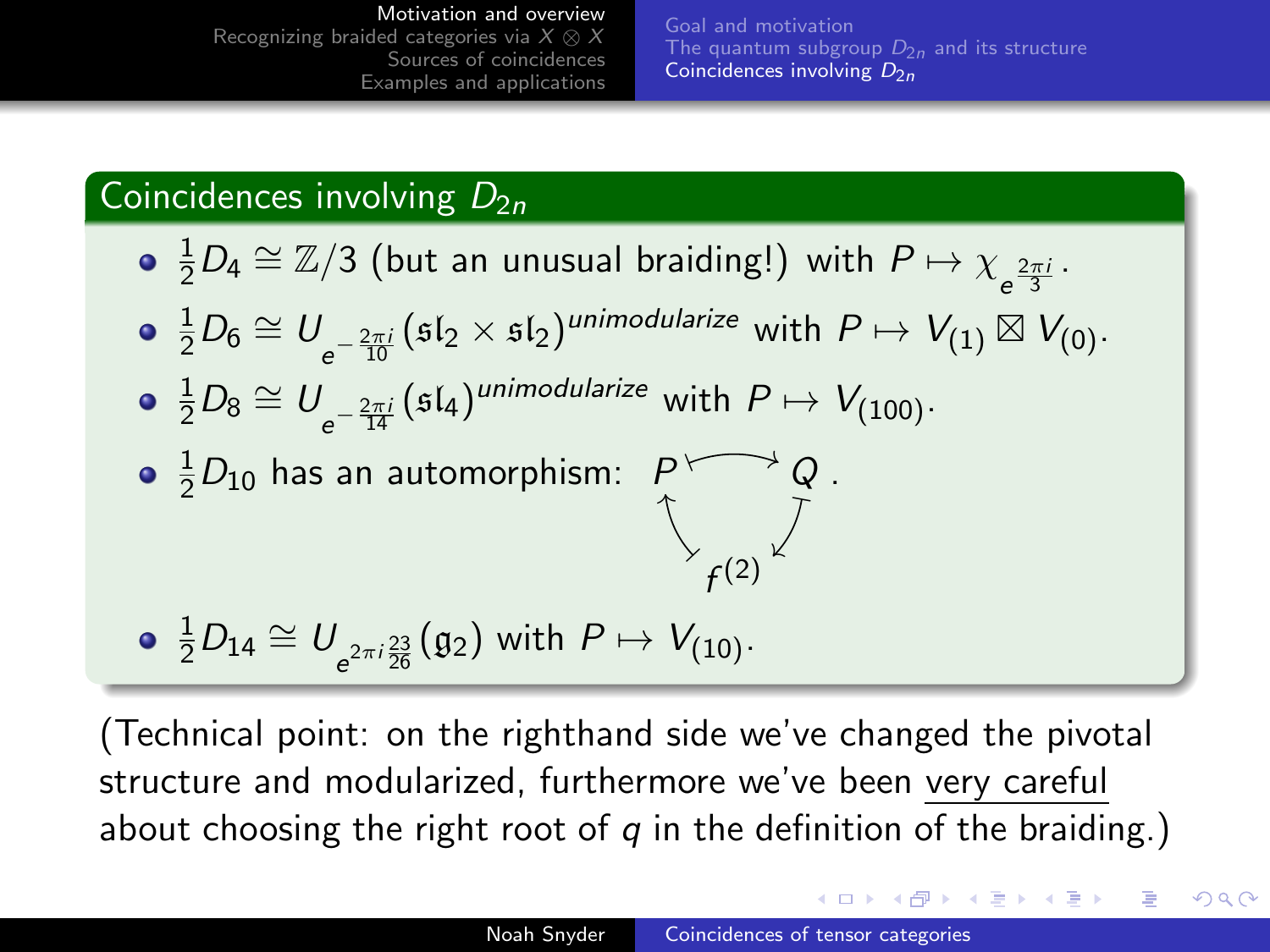[Recognizing categories by](#page-13-0)  $X \otimes X$ [More on](#page-15-0)  $G<sub>2</sub>$ 

**←ロ ▶ ← ← 冊 ▶** 

化重复 化重变

<span id="page-11-0"></span>つくい

# **Outline**

- [Motivation and overview](#page-2-0)
	- **[Goal and motivation](#page-2-0)**
	- [The quantum subgroup](#page-5-0)  $D_{2n}$  and its structure
	- [Coincidences involving](#page-10-0)  $D_{2n}$
- 2 [Recognizing braided categories via](#page-11-0)  $X \otimes X$ 
	- $\bullet$  P  $\otimes$  P
	- [Recognizing categories by](#page-13-0)  $X \otimes X$
	- $\bullet$  [More on](#page-15-0)  $G_2$
- 3 [Sources of coincidences](#page-17-0)
	- **•** [Level-Rank duality](#page-19-0)
	- [Kirby-Melvin symmetry](#page-22-0)
	- **[Coincidences of Dynkin diagrams](#page-23-0)**
- **[Examples and applications](#page-24-0)** 
	- $\bullet$   $G_2$  [and unitarity](#page-25-0)
	- **•** [Knot polynomial identities](#page-27-0)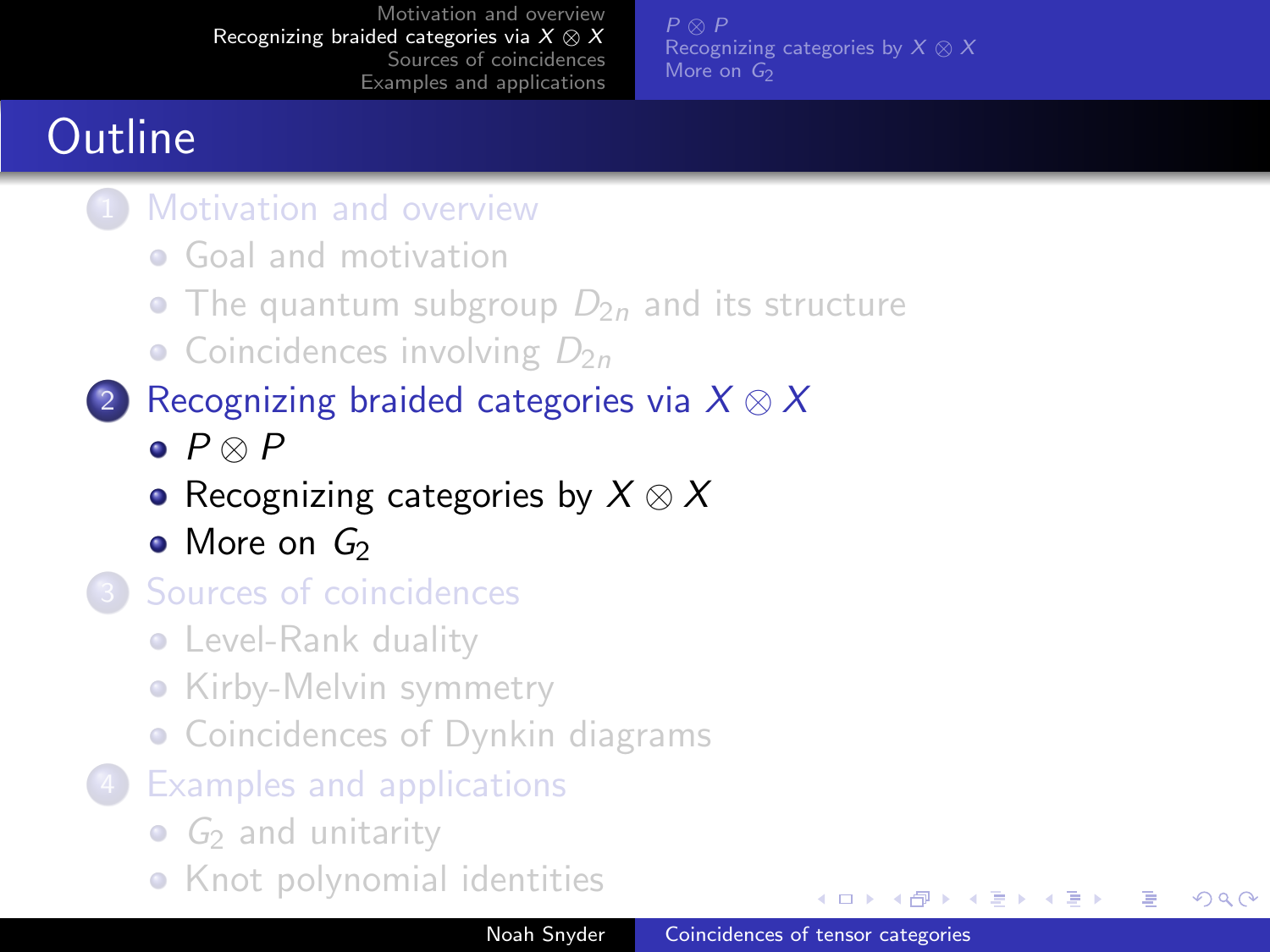P ⊗ P [Recognizing categories by](#page-13-0)  $X \otimes X$ [More on](#page-15-0)  $G<sub>2</sub>$ 

In  $D_{2n}$  we have the following decomposition for  $P \otimes P$  (Izumi).

If *n* is even:  $P \otimes P \cong Q \oplus \bigoplus_{l=0}^{\frac{n-4}{2}} f^{(4l+2)}$ If *n* is odd:  $P \otimes P \cong P \oplus \bigoplus_{l=0}^{\frac{n-3}{2}}f^{(4l)}$ 

In particular,

- $\bullet$  In  $D_4$ ,  $P \otimes P \cong Q$
- $\bullet$  In  $D_6$ ,  $P \otimes P \cong \mathbf{1} \oplus P$
- In  $D_8$ ,  $P \otimes P \cong f^{(2)} \oplus Q$
- In  $D_{10}$ ,  $P\otimes P\cong {\bf 1}\oplus f^{(4)}\oplus P$
- In  $D_{14}$ ,  $P \otimes P \cong \mathbf{1} \oplus f^{(4)} \oplus f^{(8)} \oplus P$

<span id="page-12-0"></span>→ (母) → → ヨ) → → ヨ) →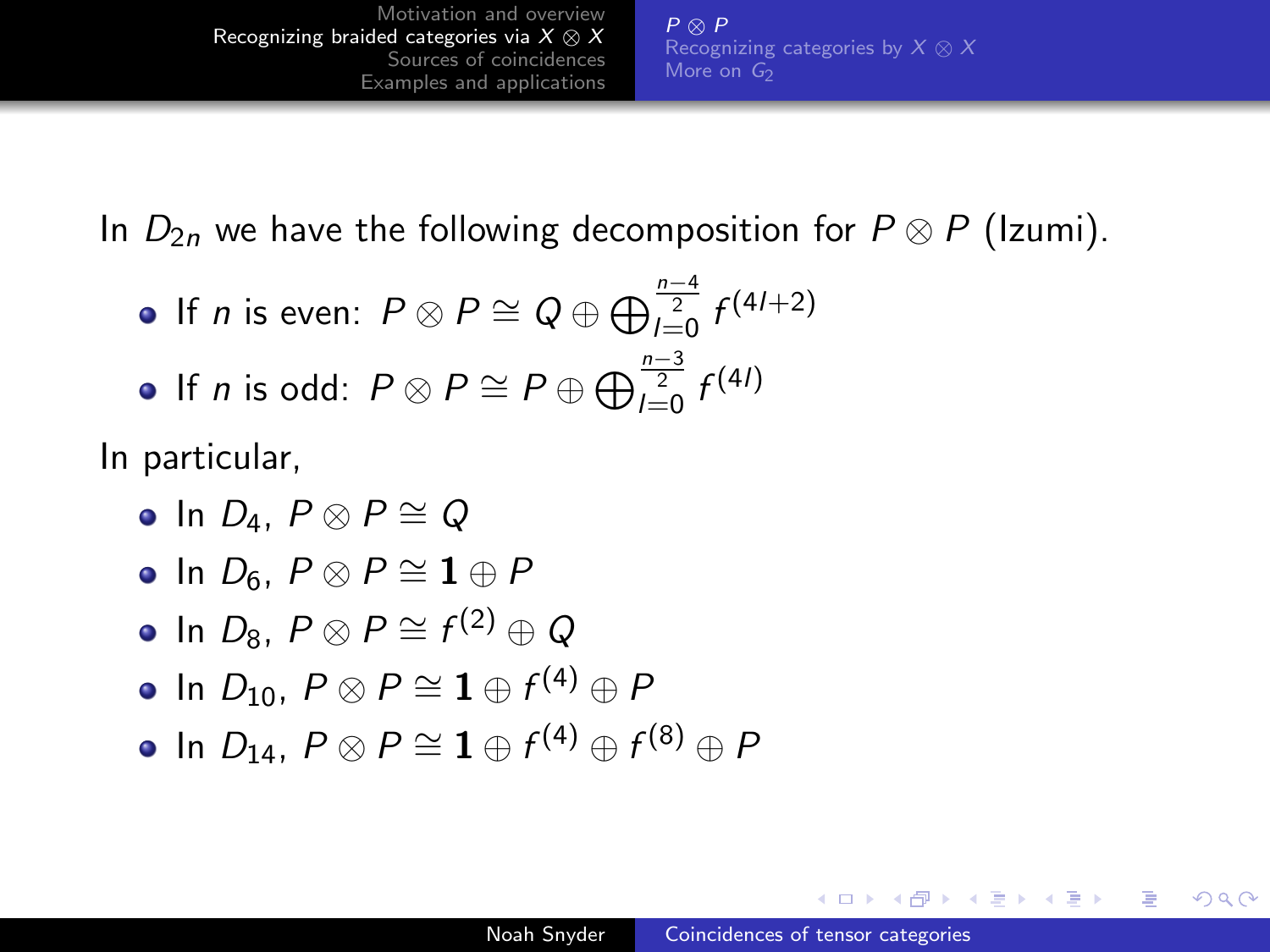[Recognizing categories by](#page-13-0)  $X \otimes X$ [More on](#page-15-0)  $G<sub>2</sub>$ 

Suppose that  $X$  is an object in a unimodal braided semisimple tensor category  $C$ .

| if $X \otimes X \cong$         | then $C$ takes a braided functor from  |
|--------------------------------|----------------------------------------|
|                                | cyclic group category                  |
| $1 \oplus A$                   | Temperley-Lieb category                |
| $A \oplus B$                   | HOMFLY skein category                  |
| $1 \oplus A \oplus B$          | Kauffman or Dubrovnik skein categories |
| $1 \oplus X \oplus A \oplus B$ | $U_q(G_2)$ (if you're lucky)           |

Furthermore, the eigenvalues of the braiding determine the parameters in the right column.

**∢ロ ▶ ∢伺 ▶ ∢∃ ▶** 

<span id="page-13-0"></span> $\Omega$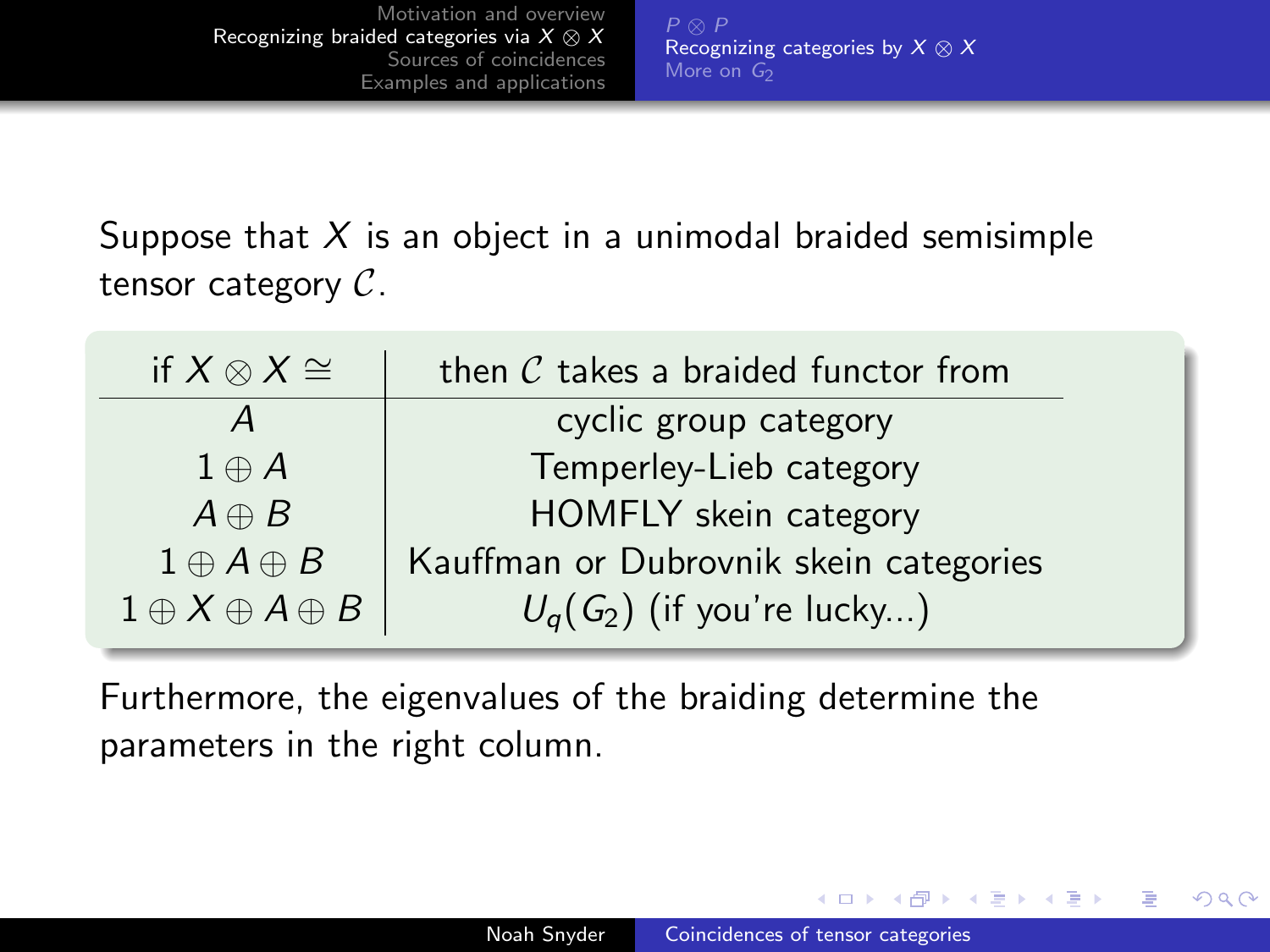[Recognizing categories by](#page-13-0)  $X \otimes X$ [More on](#page-15-0)  $G<sub>2</sub>$ 

### Proof.

These results follow from standard skein theory arguments. For example suppose  $X \otimes X \cong 1 \oplus A$ . Since End  $(X \otimes X)$  is 2-dimensional there must be a linear dependence of the form

$$
\angle A = A \setminus A \setminus B \setminus A
$$

Following Kauffman, rotate this equation, glue them together and apply Reidemeister 2 to see that  $B=A^{-1}$  and  $A^2+A^{-2}=\mathsf{dim}\ V.$ Hence there's a braided functor from Temperley-Lieb. The other cases are only a little more complicated.

Technical comments: Notice that TL is related to  $U_q(\mathfrak{sl}_2)$  by changing the pivotal structure. Furthermore note that in the above argument A could be either square root of  $A^2$ . Finally the functor need not be full (=surjective on morphisms)[.](#page-13-0)

 $290$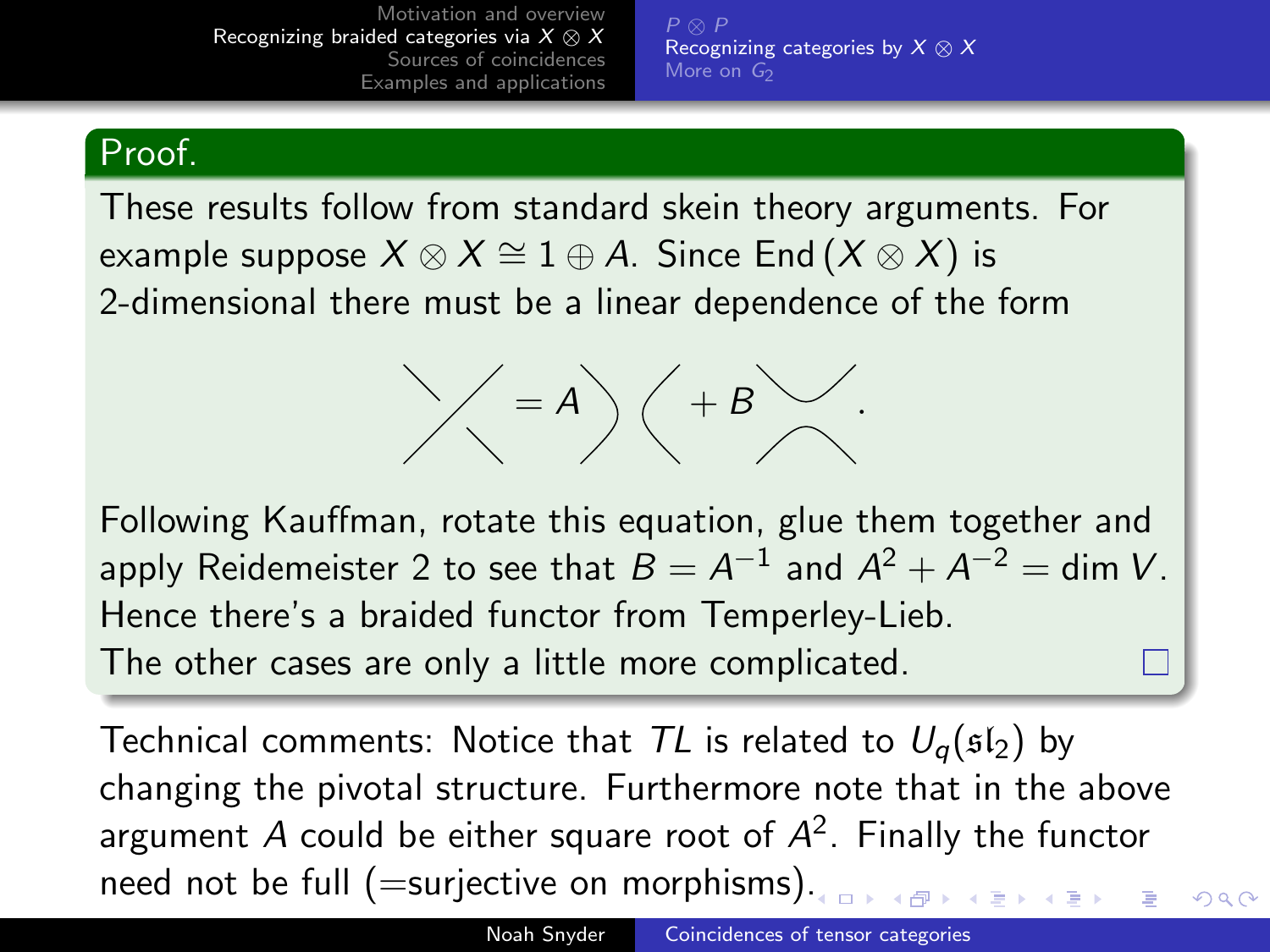<span id="page-15-0"></span>[Recognizing categories by](#page-13-0)  $X \otimes X$ [More on](#page-15-0)  $G_2$ 

## More on the  $G_2$  case.

#### Definition

A trivalent vertex is a rotationally symmetric map  $X \otimes X \rightarrow X$ . A tree is a trivalent graph without cycles (but allowing disjoint components).

### Theorem (Kuperberg)

Suppose we have a trivalent vertex in a semisimple pivotal tensor category  $C$ , such that the graphs

are each equal to linear combinations of trees. Then there is a faithful pivotal functor Rep( $U_q(G_2)$ )  $\rightarrow$  C for some  $q \in \mathbb{C}$ .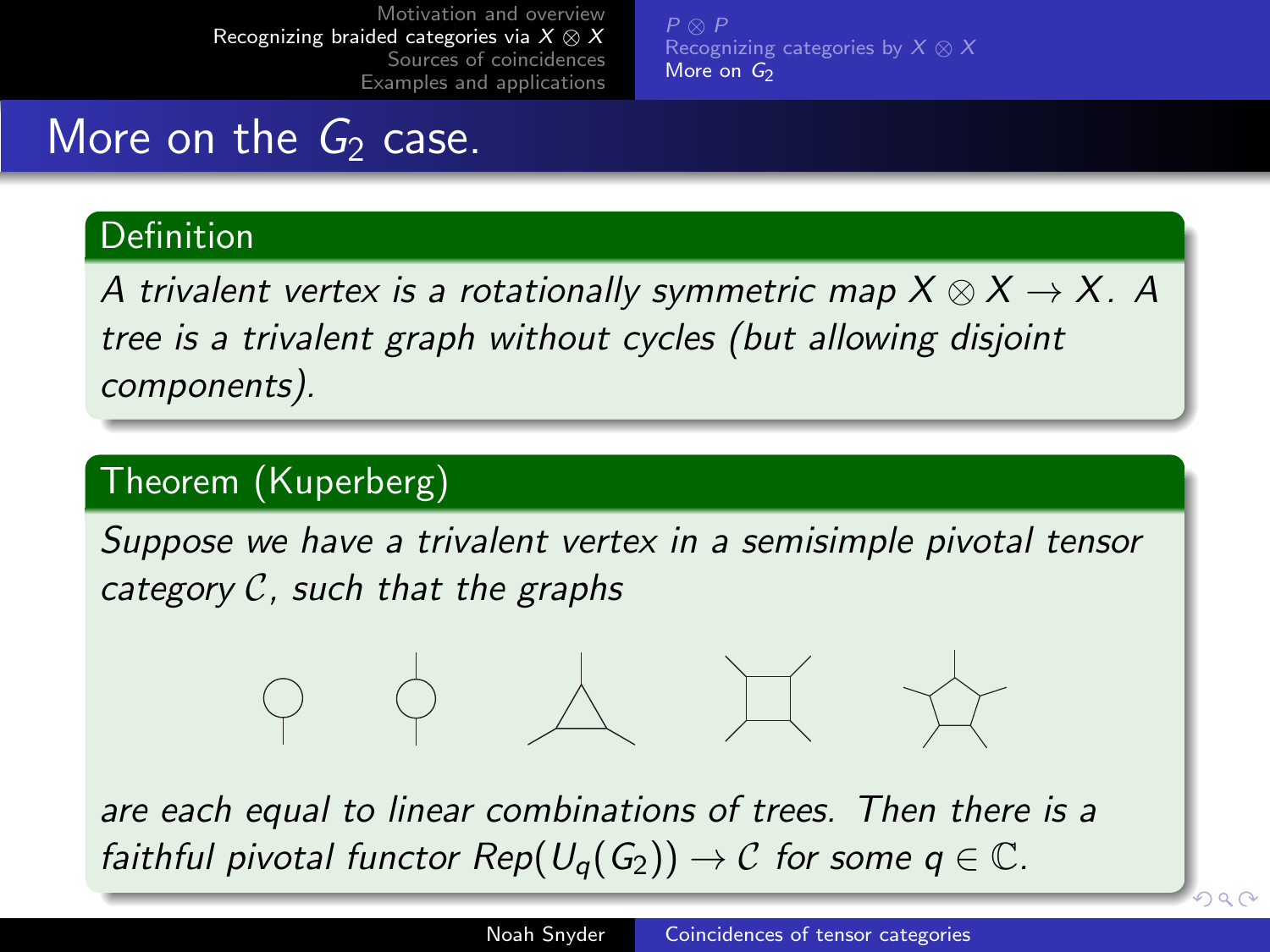[Recognizing categories by](#page-13-0)  $X \otimes X$ [More on](#page-15-0)  $G_2$ 

# Simplifying Kuperberg's conditions

Generically having a braiding implies a pentagon-bursting relation.



Expand the crossings and there will be exactly one pentagon. This gives an easier way to find a pentagon-bursting relation.

4 17 18

化重变 化重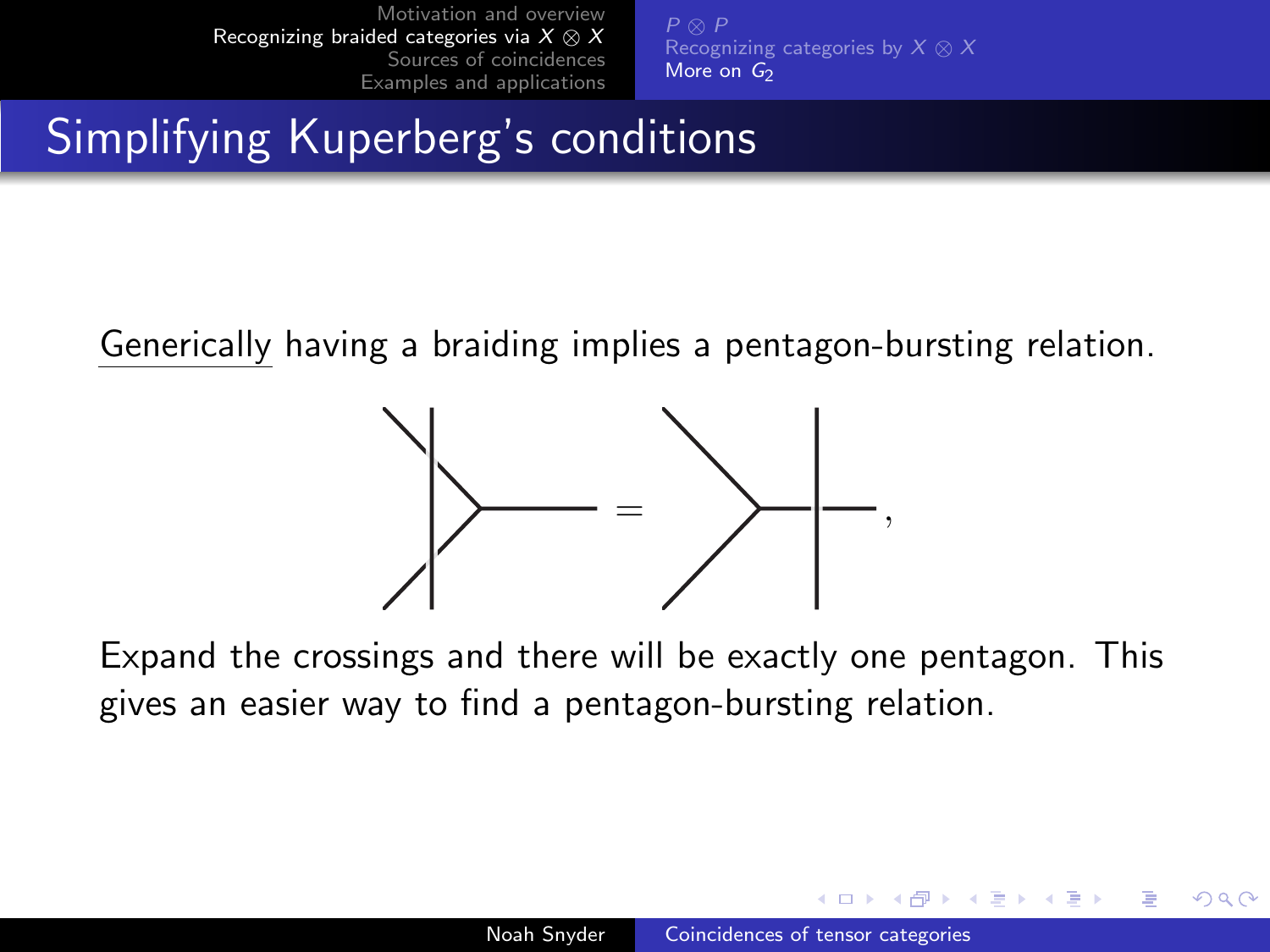[Level-Rank duality](#page-19-0) [Kirby-Melvin symmetry](#page-22-0) [Coincidences of Dynkin diagrams](#page-23-0)

# **Outline**

- **[Motivation and overview](#page-2-0)** 
	- **[Goal and motivation](#page-2-0)**
	- [The quantum subgroup](#page-5-0)  $D_{2n}$  and its structure
	- [Coincidences involving](#page-10-0)  $D_{2n}$
- [Recognizing braided categories via](#page-11-0)  $X \otimes X$ 
	- $\bullet$   $P \otimes P$
	- [Recognizing categories by](#page-13-0)  $X \otimes X$
	- $\bullet$  [More on](#page-15-0)  $G_2$
- 3 [Sources of coincidences](#page-17-0)
	- **•** [Level-Rank duality](#page-19-0)
	- [Kirby-Melvin symmetry](#page-22-0)
	- [Coincidences of Dynkin diagrams](#page-23-0)
	- **[Examples and applications](#page-24-0)** 
		- $\bullet$   $G_2$  [and unitarity](#page-25-0)
		- **•** [Knot polynomial identities](#page-27-0)

**←ロ ▶ ← ← 冊 ▶** 

<span id="page-17-0"></span>化重复 化重变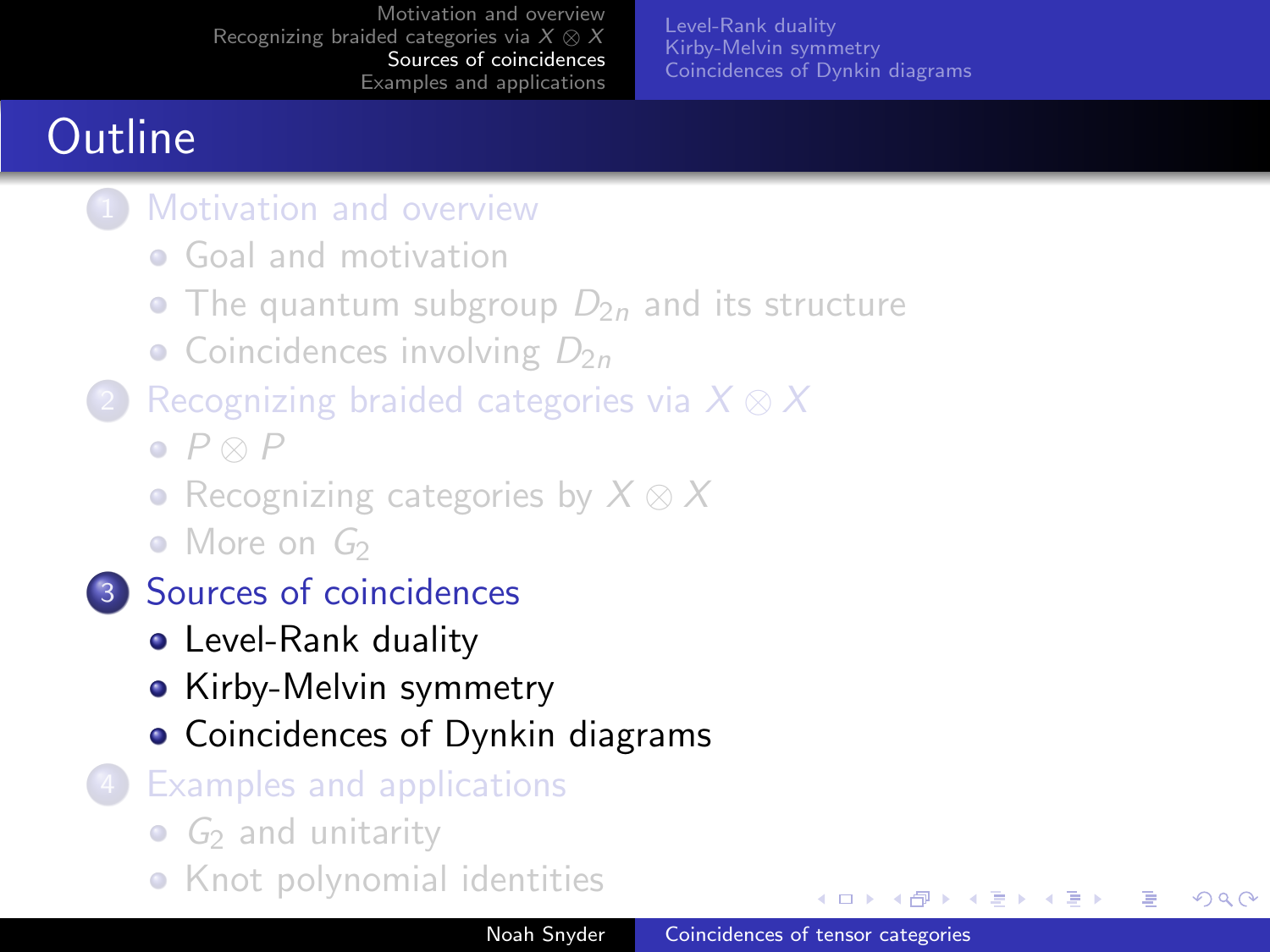[Level-Rank duality](#page-19-0) [Kirby-Melvin symmetry](#page-22-0) [Coincidences of Dynkin diagrams](#page-23-0)

#### Level-rank duality

Relates  $(\mathfrak{so}_3)_k$  to  $(\mathfrak{so}_k)_3$ .

#### Kirby-Melvin symmetry

Generalized Kirby-Melvin symmetry relates  $A \mapsto A \otimes B$  when  $\dim B = 1$ .

### Coincidences of small Dynkin diagrams

 $D_2 = A_1 \times A_1$ ,  $D_3 = A_3$ , and  $D_4$  has a 'triality' automorphism.

<span id="page-18-0"></span>メロメ メ母メ メミメ メミメ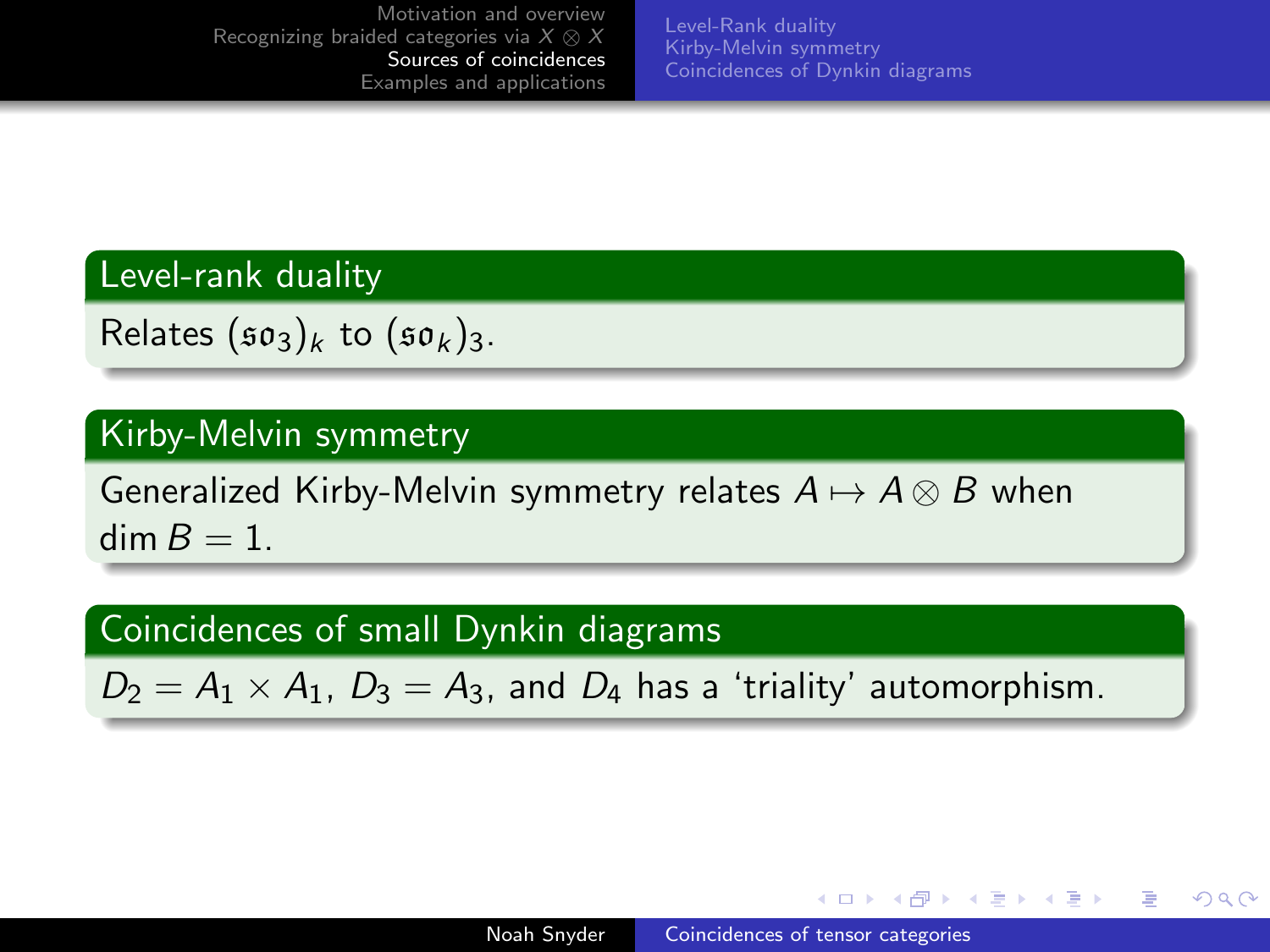[Level-Rank duality](#page-19-0) [Kirby-Melvin symmetry](#page-22-0) [Coincidences of Dynkin diagrams](#page-23-0)

### Level-Rank duality a la Beliakova-Blanchet

The BMW (or "Kauffman skein") category depends on parameters  $q$  and  $m$ .

− = i(q − q −1 ) − !





• It has a manifest symmetry. If

<span id="page-19-0"></span>
$$
q_{n,k} = \begin{cases} \exp\left(\frac{2\pi i}{n+k-2}\right) & \text{when } k \text{ is odd, or} \\ \exp\left(\frac{2\pi i}{2(n+k-2)}\right) & \text{when } k \text{ is even.} \end{cases}
$$

then switching between  $m = n$ ,  $q = q_{n,k}$  and  $m = k$ ,  $q = -q_{n,k}^{-1}$  $n,k$  doesn't change the relations[.](#page-18-0)  $QQ$ Noah Snyder [Coincidences of tensor categories](#page-0-0)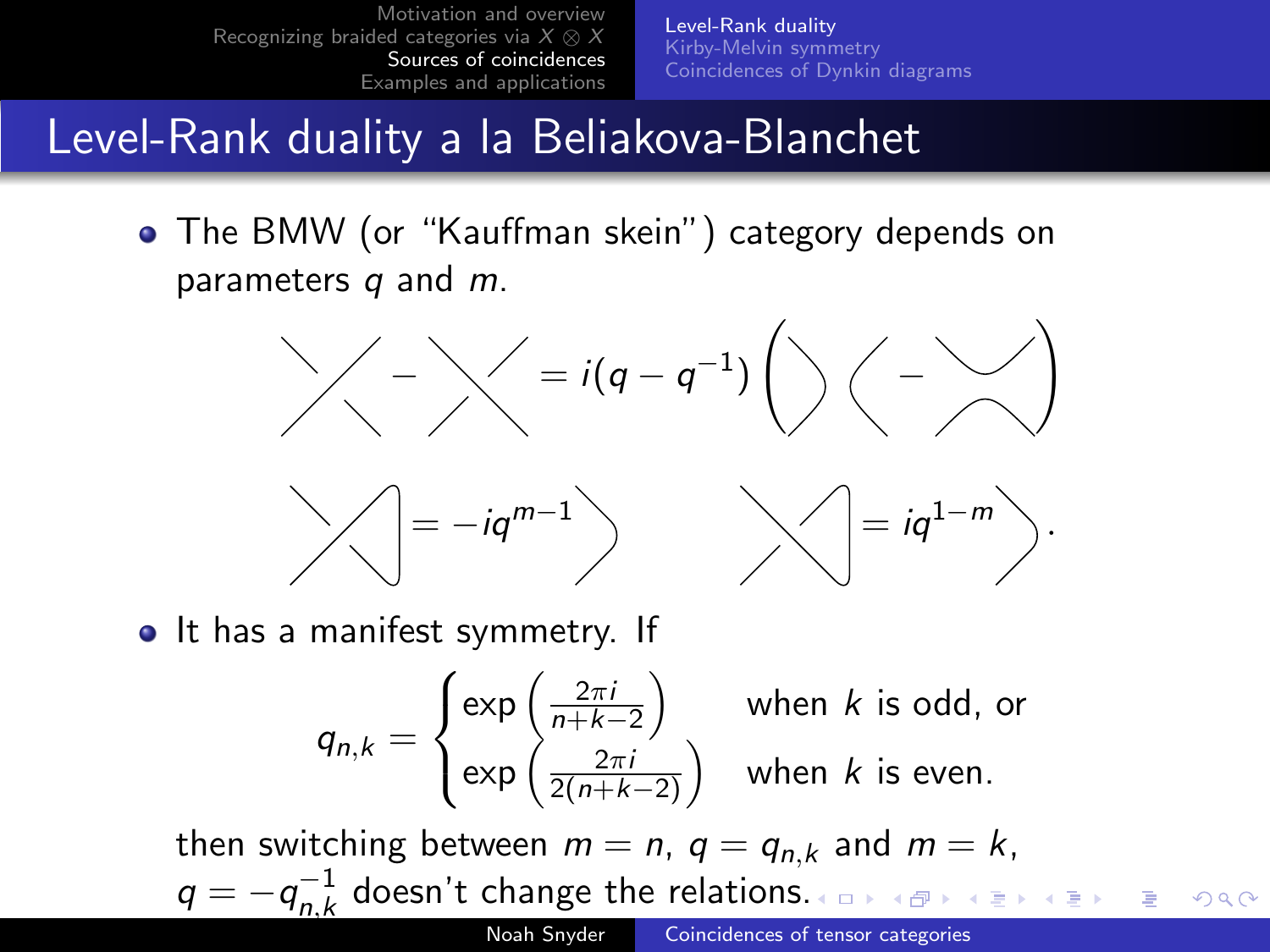- You should think of this symmetry as relating  $\lq \cup_{q_{n,k}}(O_n)^n$ and " $U_{-q_{n,k}^{-1}}(O_k)$ ,"
- except that the usual quantum group is really  $U_q(Spin)$ .
- To get from O to SO you de-equivariantize, and to get from Spin to SO you restrict to the vector representations.
- Level-rank duality relates de-equivariantizations of the vector reps of the usual so quantum groups.

イロメ イタメ イモメ イモ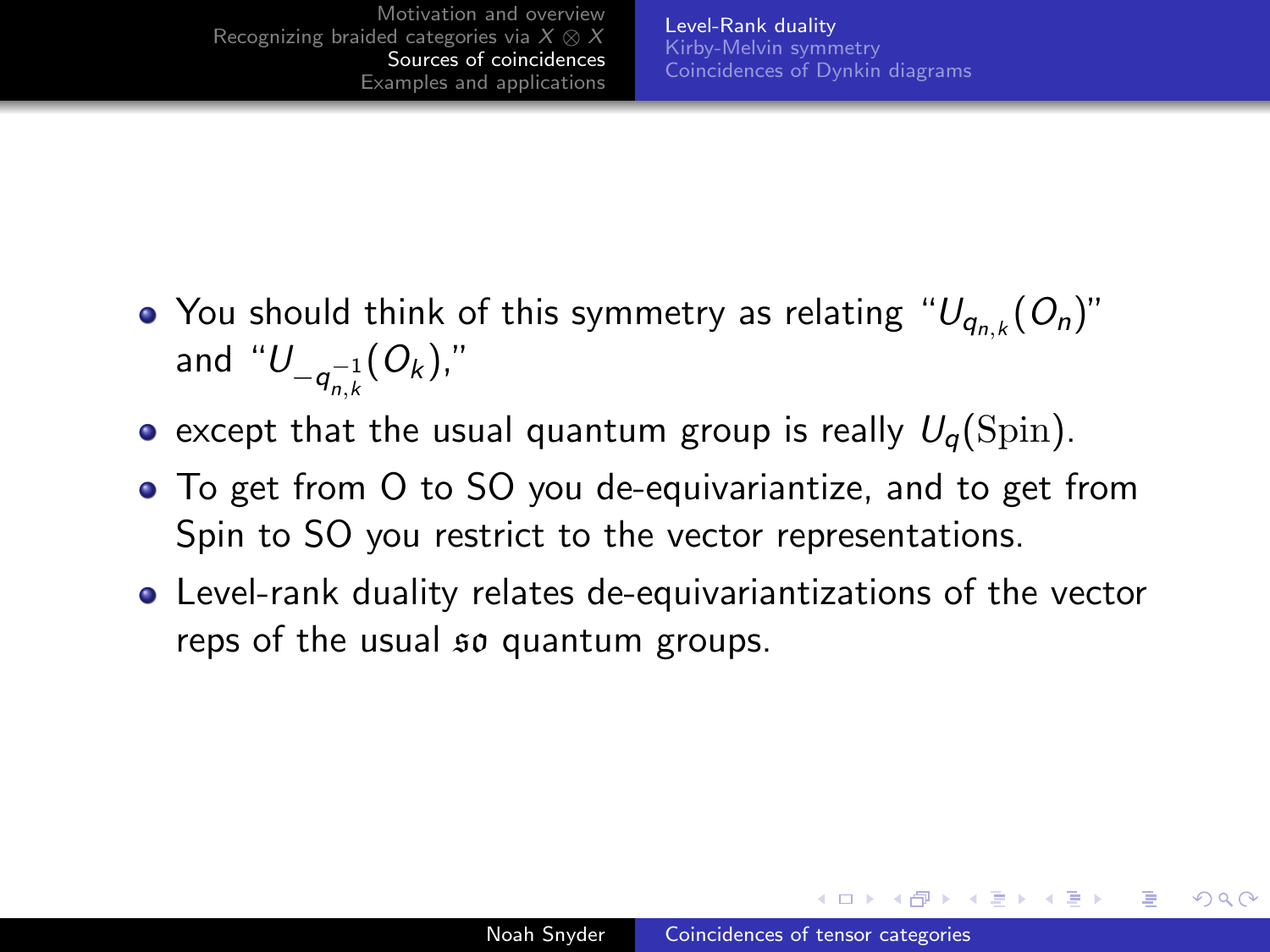[Level-Rank duality](#page-19-0) [Kirby-Melvin symmetry](#page-22-0) [Coincidences of Dynkin diagrams](#page-23-0)



イロン イ何ン イヨン イヨン

E

つくへ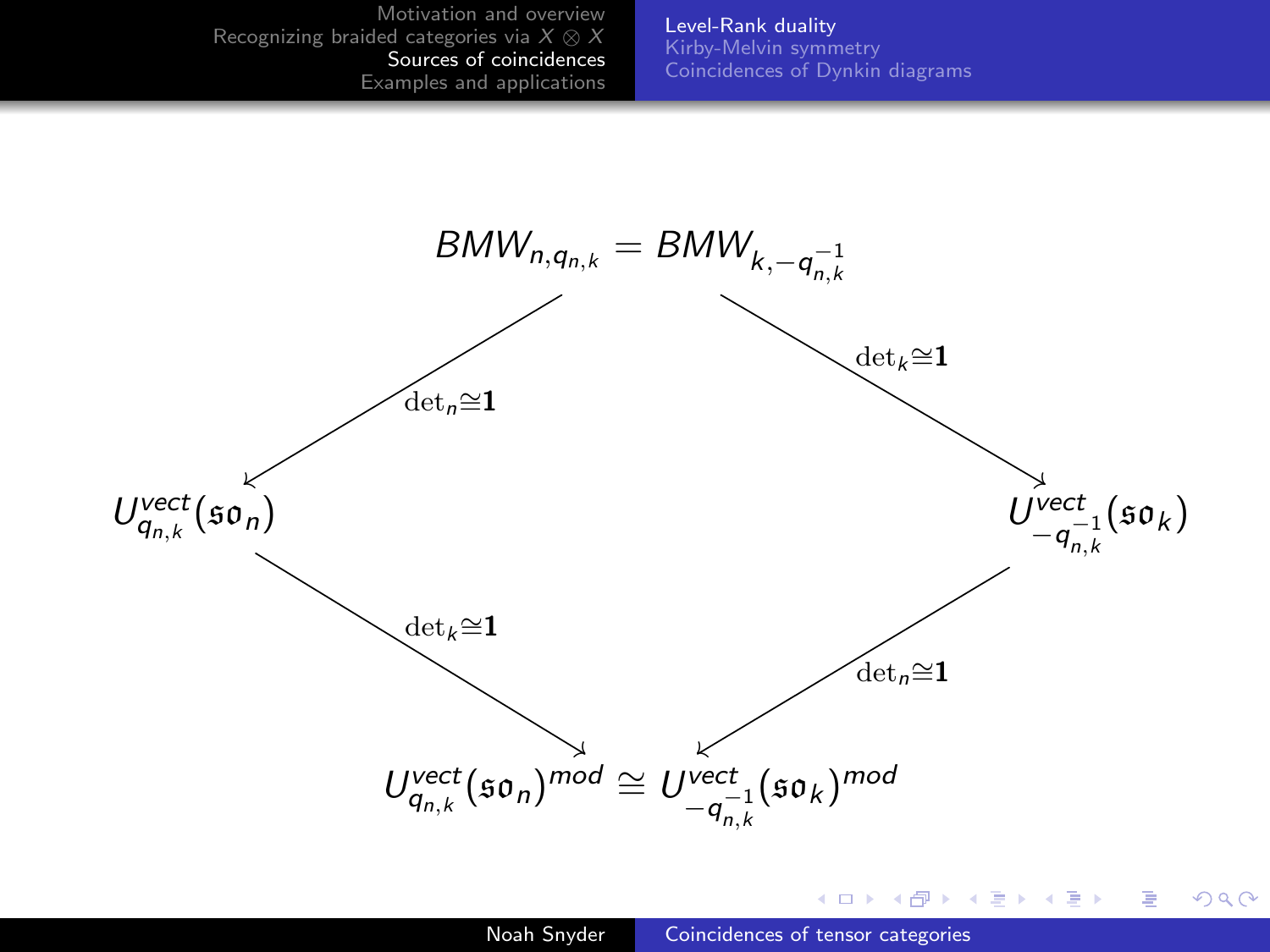[Level-Rank duality](#page-19-0) [Kirby-Melvin symmetry](#page-22-0) [Coincidences of Dynkin diagrams](#page-23-0)

# Kirby-Melvin symmetry

- Generalized Kirby-Melvin symmetry relates A and  $A \otimes B$  (for all A) when dim  $B = 1$ .
- Replacing A with  $A \otimes B$  modifies the braiding in an understandable way (because the overcrossing and undercrossing labelled by  $B$  differ by a scalar).
- $\bullet$  In many cases generalized Kirby-Melvin symmetry says that A and  $A \otimes B$  have the same image in the "unimodularized" category (where we first change the pivotal structure and then modularize). This is only true if you're very careful about the choice of root of  $q$  used in defining the braiding.

<span id="page-22-0"></span>∢ロト ∢母ト ∢ヨト ∢ヨト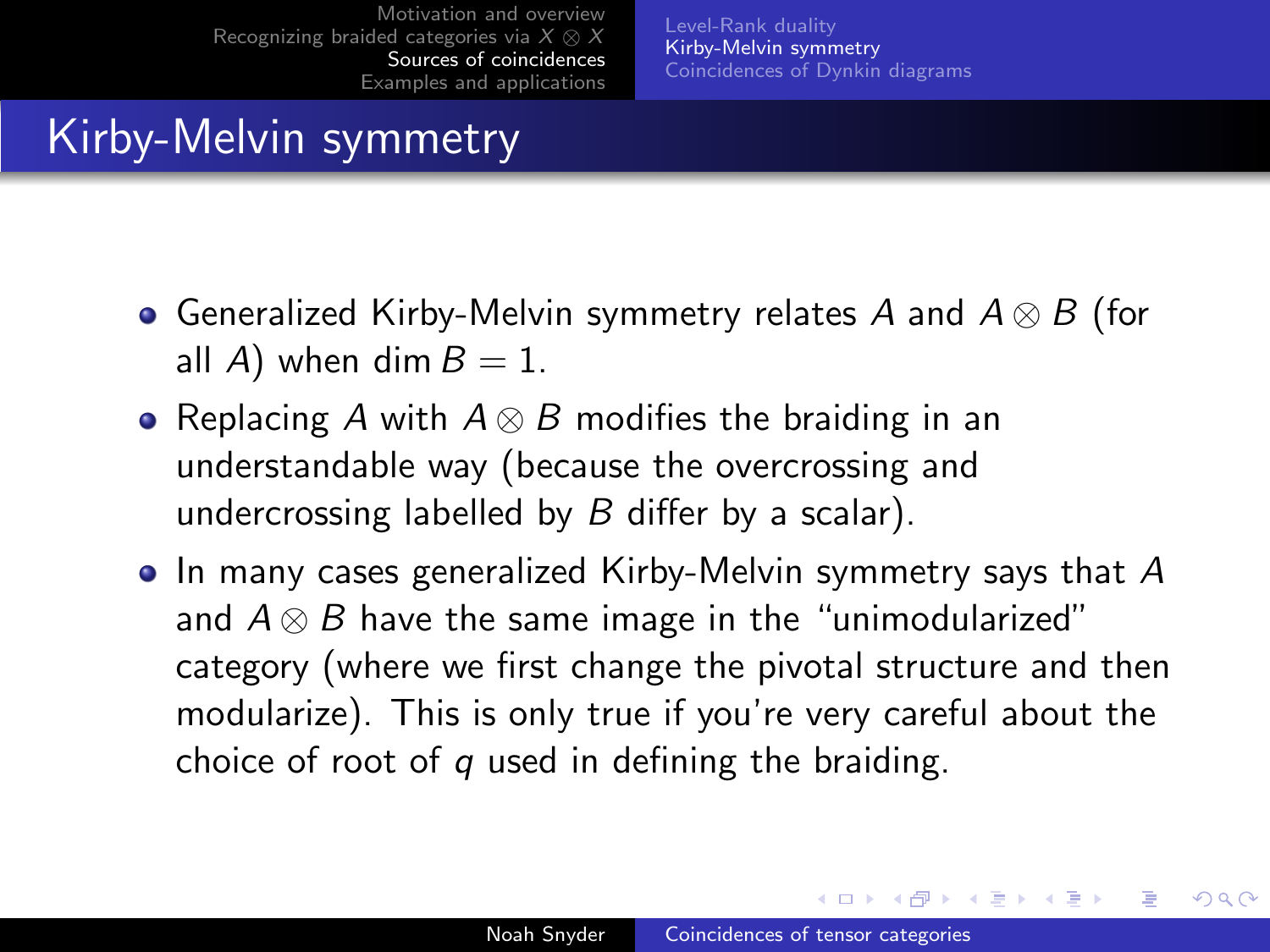[Level-Rank duality](#page-19-0) [Kirby-Melvin symmetry](#page-22-0) [Coincidences of Dynkin diagrams](#page-23-0)

# Coincidences of Dynkin diagrams

 $D_2 = A_1 \times A_1$ , hence  $U_q(\mathfrak{so}_4) \cong U_q(\mathfrak{sl}_2) \boxtimes U_q(\mathfrak{sl}_2)$ .

• 
$$
D_3 = A_3
$$
, hence  $U_q(\mathfrak{so}_6) \cong U_q(\mathfrak{sl}_4)$ .

 $\bullet$   $D_4$  has a triality automorphism, hence  $U_q$ (50<sub>8</sub>) has a triality automorphism.

メロメ メ母メ メラメメラメー

<span id="page-23-0"></span> $\Omega$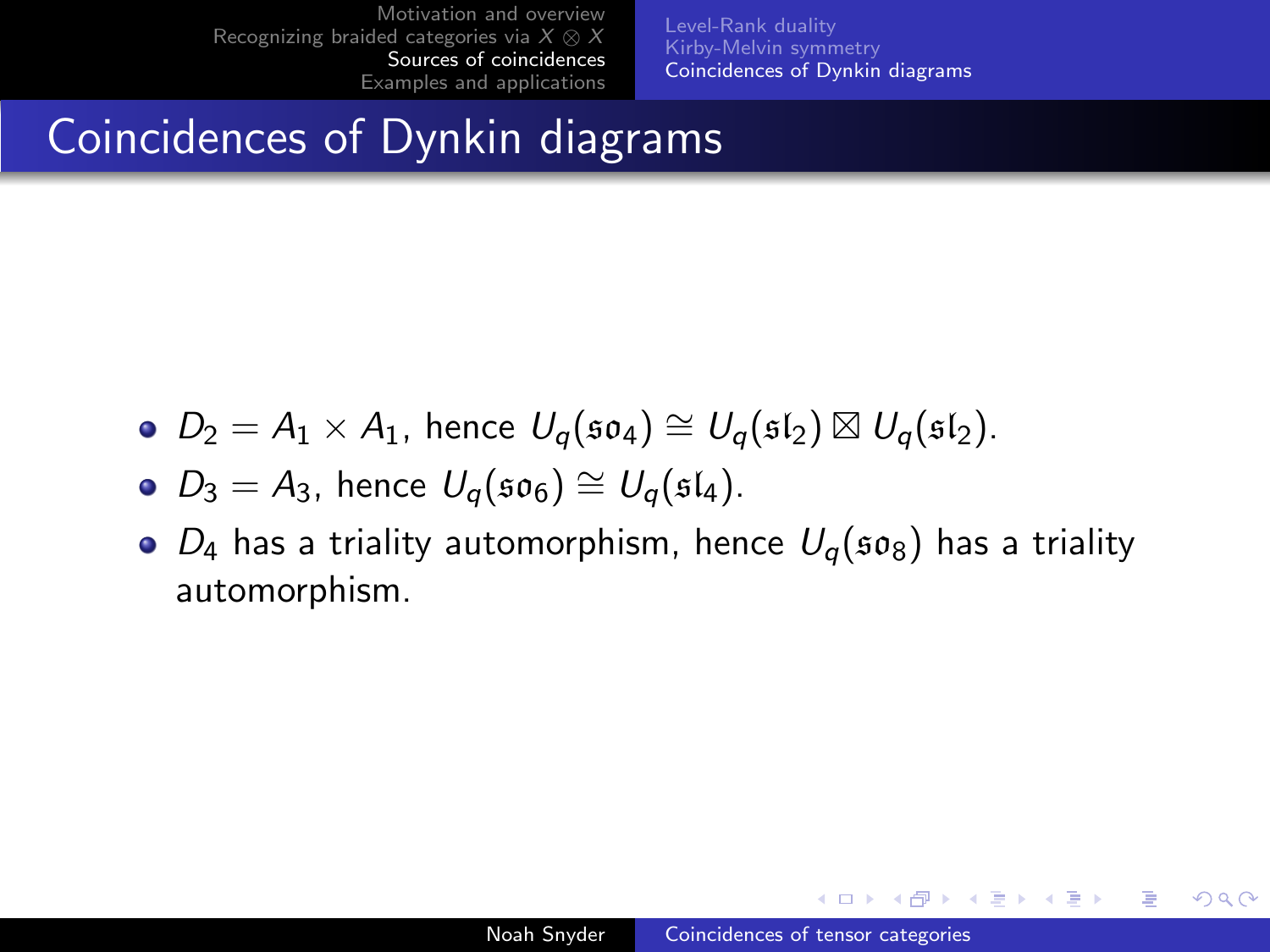$G<sub>2</sub>$  [and unitarity](#page-25-0) [Knot polynomial identities](#page-27-0)

# **Outline**

- [Motivation and overview](#page-2-0)
	- **[Goal and motivation](#page-2-0)**
	- [The quantum subgroup](#page-5-0)  $D_{2n}$  and its structure
	- [Coincidences involving](#page-10-0)  $D_{2n}$
- [Recognizing braided categories via](#page-11-0)  $X \otimes X$ 
	- $\bullet$   $P \otimes P$
	- [Recognizing categories by](#page-13-0)  $X \otimes X$
	- $\bullet$  [More on](#page-15-0)  $G_2$
- 3 [Sources of coincidences](#page-17-0)
	- **•** [Level-Rank duality](#page-19-0)
	- [Kirby-Melvin symmetry](#page-22-0)
	- **[Coincidences of Dynkin diagrams](#page-23-0)**
- 4 [Examples and applications](#page-24-0)
	- $\bullet$   $G_2$  [and unitarity](#page-25-0)
	- [Knot polynomial identities](#page-27-0)

**←ロ ▶ ← ← 冊 ▶** 

<span id="page-24-0"></span>ほう メラう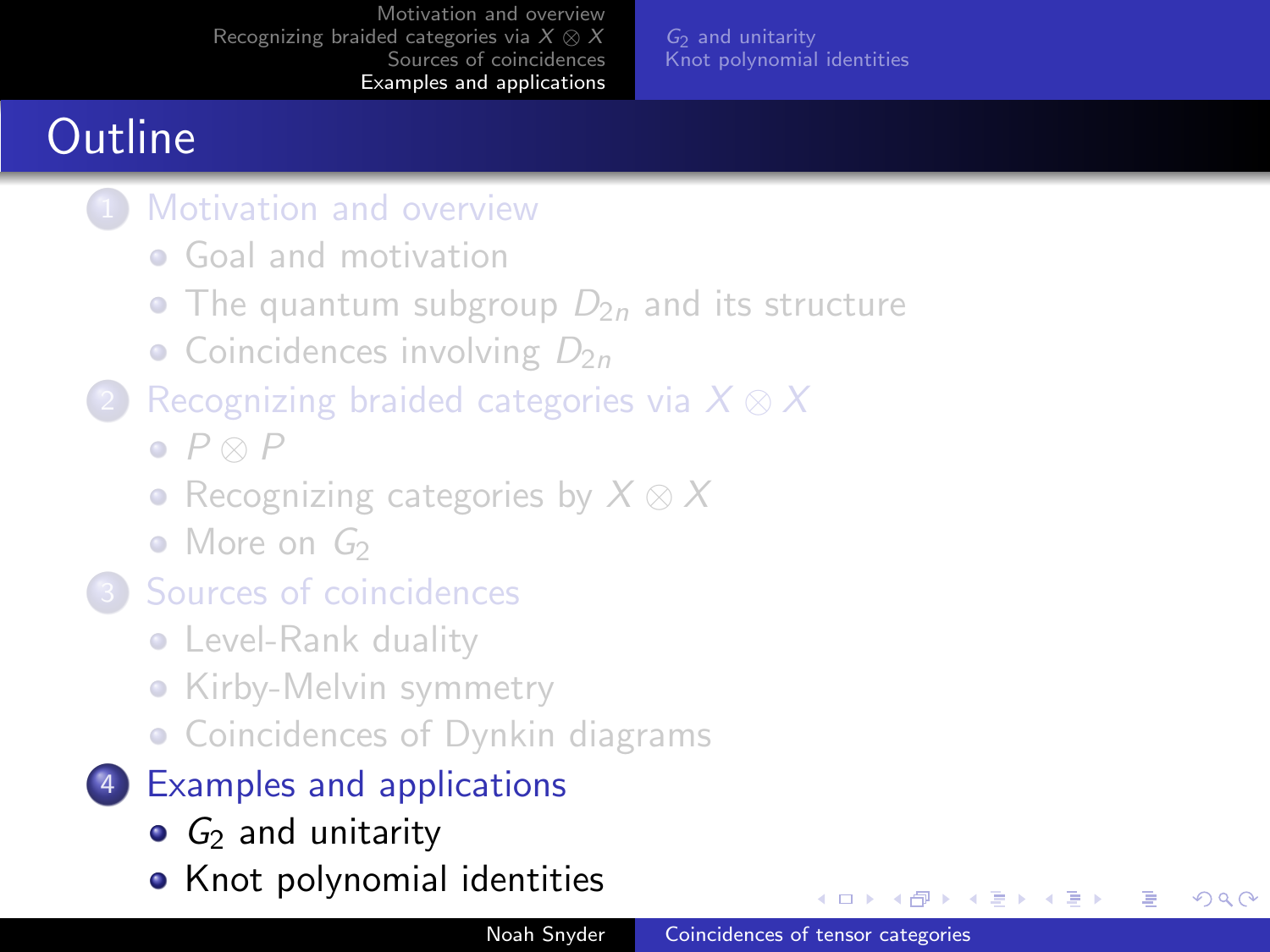$G_2$  [and unitarity](#page-25-0) [Knot polynomial identities](#page-27-0)

#### Unitary of  $(G_2)_1$ 3

Rowell showed that  $(G_2)_{\frac{1}{3}}$  and  $(G_2)_{\frac{2}{3}}$  are pseudo-unitary, and asked if they were unitary.

But 
$$
D_{14} \cong (G_2)_{\frac{1}{3}}
$$
, and the former is unitary.

We expect that similar techniques would show that  $(\mathit{G}_{2})_{\frac{2}{3}}$  agrees with a subcategory of  $({\rm Sp}_6)_3$ , and thus is unitary.

<span id="page-25-0"></span> $\leftarrow$   $\leftarrow$   $\leftarrow$   $\leftarrow$   $\leftarrow$   $\leftarrow$   $\leftarrow$   $\leftarrow$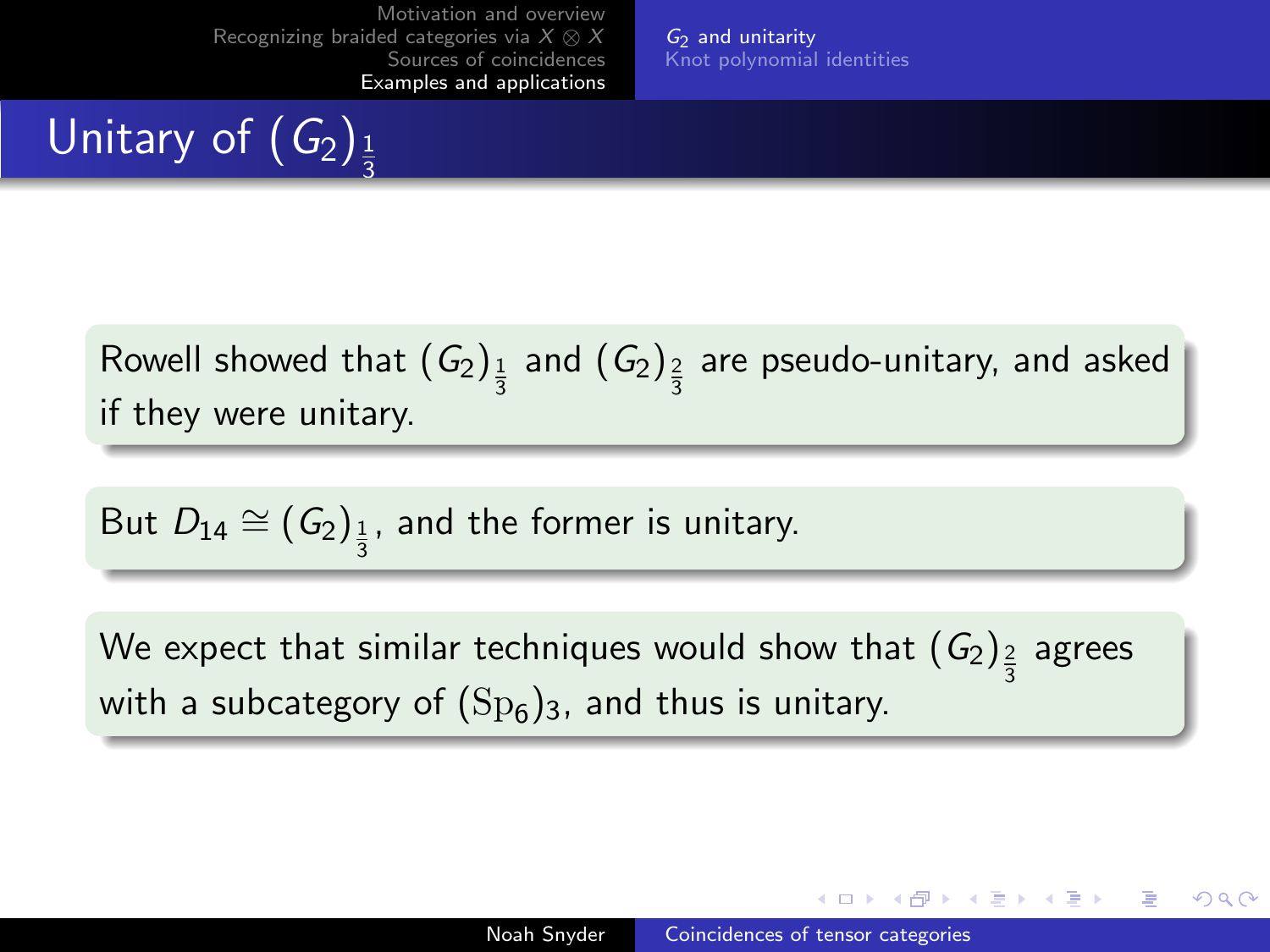$G_2$  [and unitarity](#page-25-0) [Knot polynomial identities](#page-27-0)



Figure: The positive Weyl chamber for  $G_2$ , showing the surviving irreducible representations in the semisimple quotient at  $q=e^{2\pi i \frac{23}{26}}$ , and the correspondence with the even vertices of  $\mathcal{D}_{14}$ .

 $QQ$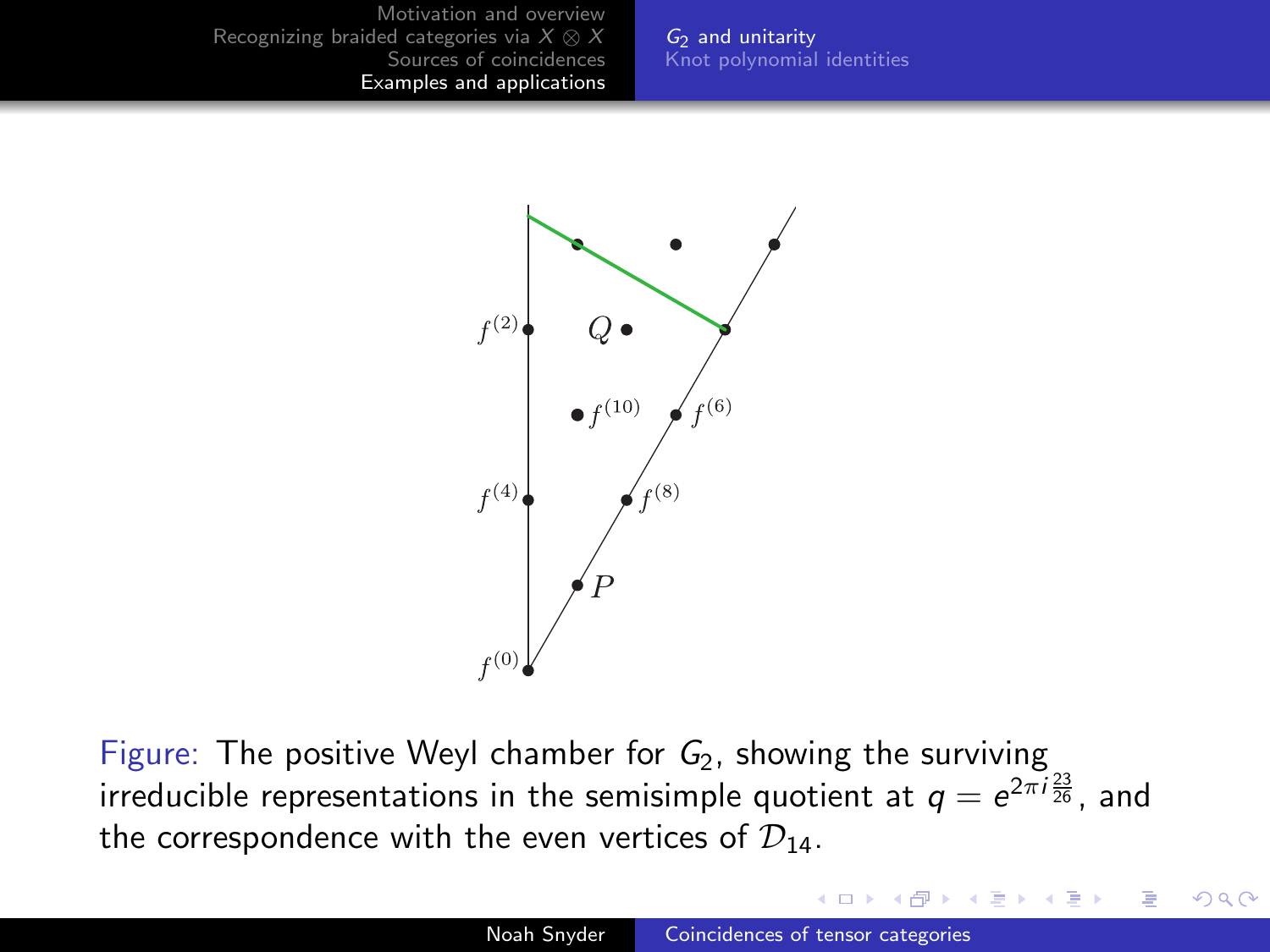$G<sub>2</sub>$  [and unitarity](#page-25-0) [Knot polynomial identities](#page-27-0)

# Knot polynomial identities

#### Knot invariants from P

- The usual Reshetikhin-Turaev technique gives knot invariants coming from P.
- $\bullet$  Any closed diagram involving a single S is zero.
- If K is a knot (but not a link!) then

$$
\frac{1}{2}\mathcal{J}_{SU(2),(2n-2)}(K)(e^{\frac{2\pi i}{8n-4}})=\mathcal{J}_{D_{2n},P}(K).
$$

 $\bullet$  So coincidences involving  $D_{2n}$  give identities relating colored Jones polynomials to other knot polynomials.

 $\leftarrow$   $\leftarrow$   $\leftarrow$   $\leftarrow$   $\leftarrow$   $\leftarrow$   $\leftarrow$   $\leftarrow$ 

<span id="page-27-0"></span>医毛囊 医心脏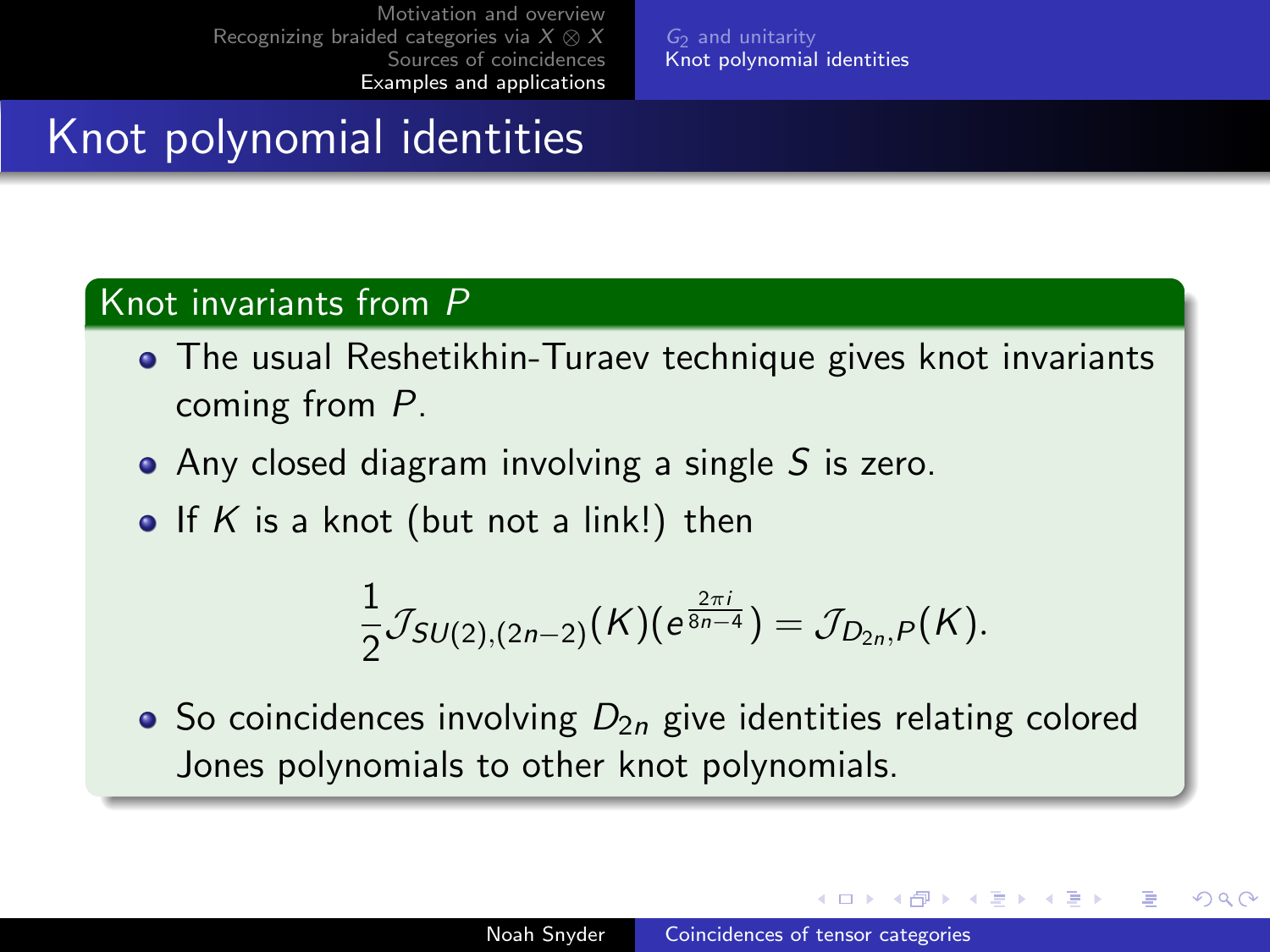G2 [and unitarity](#page-25-0) [Knot polynomial identities](#page-27-0)

#### Theorem

$$
J_{SU(2),(2)}(K)_{|q=e^{\frac{2\pi i}{12}}} = 2J_{D_4,P}(K)
$$
  
\n
$$
= 2
$$
  
\n
$$
J_{SU(2),(4)}(K)_{|q=e^{\frac{2\pi i}{20}}} = 2J_{D_6,P}(K)
$$
  
\n
$$
= 2J_{SU(2),(1)}(K)_{|q=exp(-\frac{2\pi i}{10})}
$$
  
\n
$$
J_{SU(2),(6)}(K)_{|q=e^{\frac{2\pi i}{28}}} = 2J_{D_8,P}(K)
$$
  
\n
$$
= 2 \text{ HOMFLYPT}(K)(q^4, q - q^{-1})_{|q=e^{\frac{-2\pi i}{14}}}
$$
  
\n
$$
J_{SU(2),(8)}(K)_{|q=e^{\frac{2\pi i}{36}}} = 2J_{D_{10},P}(K)
$$
  
\n
$$
= 2 \text{ Kauffman}(K)(-iq^7, i(q - q^{-1}))_{|q=-e^{\frac{-2\pi i}{18}}}
$$

bac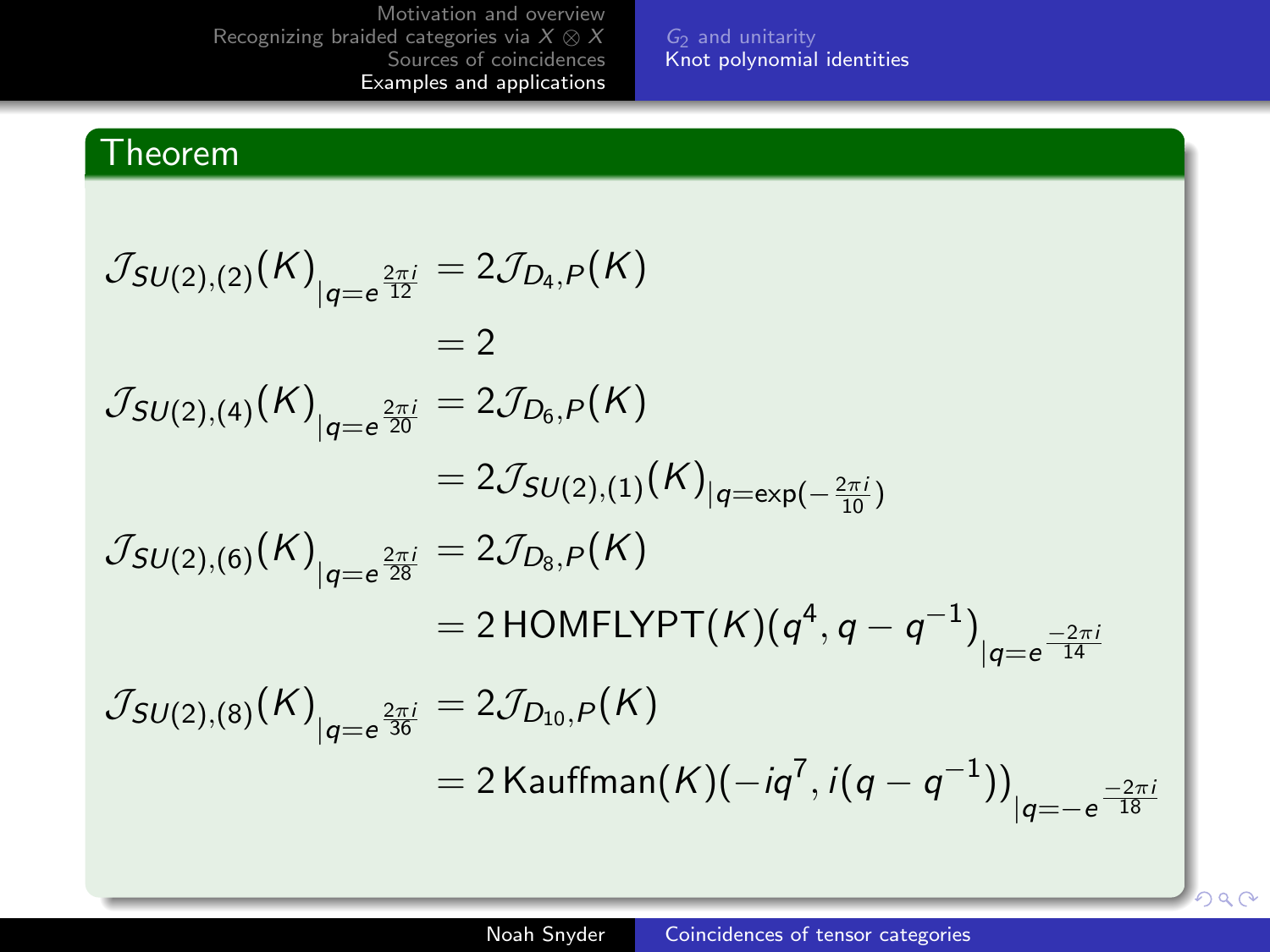G2 [and unitarity](#page-25-0) [Knot polynomial identities](#page-27-0)

## The  $D_8$ -SL<sub>4</sub> coincidence



E

 $2Q$